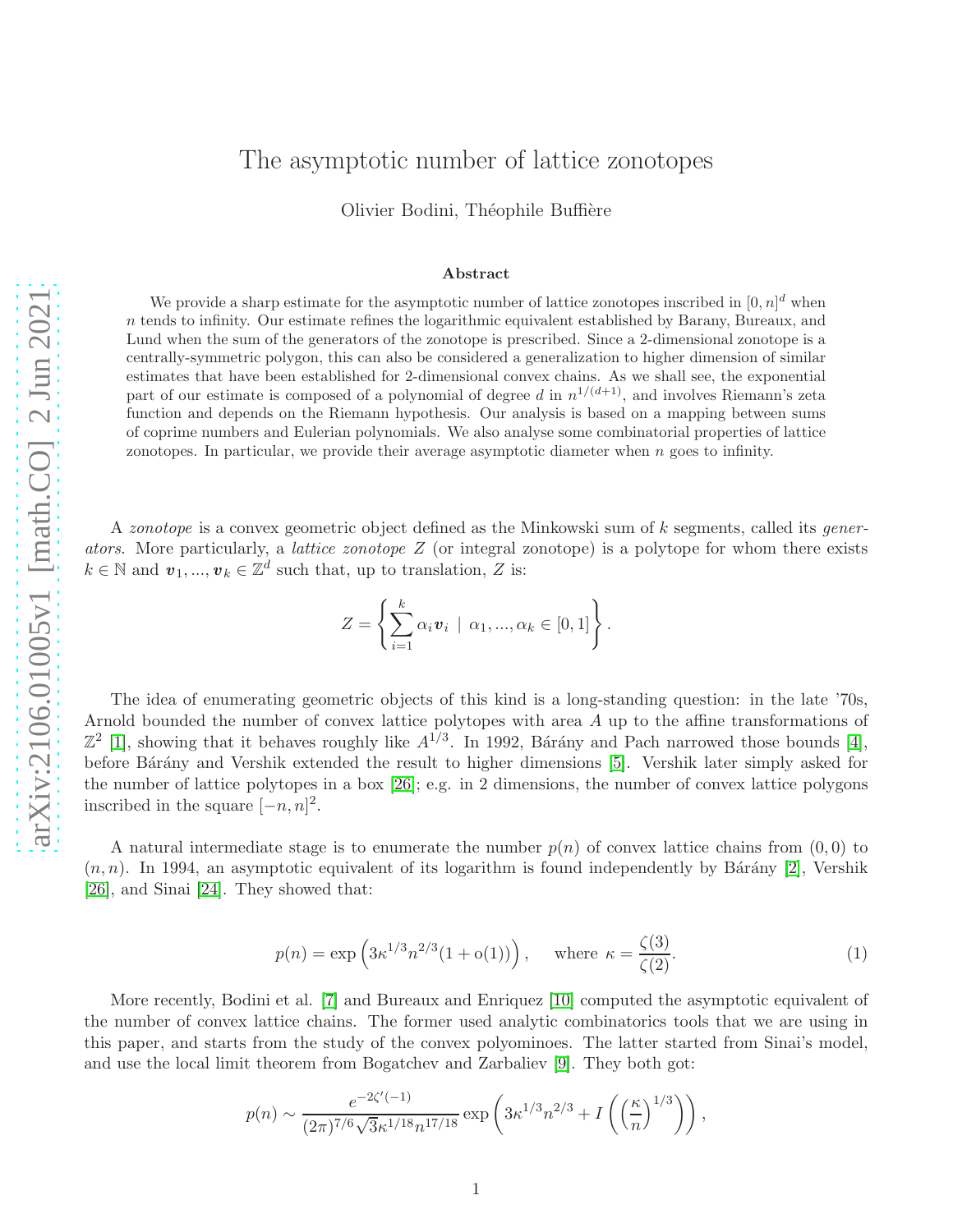with I is a sum over the non-trivial zeros of  $\zeta$  and under Riemann hypothesis,  $I\left(\frac{\kappa}{n}\right)$  $\left(\frac{\kappa}{n}\right)^{1/3}$  is of order  $O(n^{1/6})$ .

Eventually, computing the number of lattice polytopes still remains an open question as stepping up from convex lattice chains to convex polygons requires a thorough work over the convergence of the connections of the chains. More broadly zonotopes, as Minkowski sums of segments, are more of a combinatorial object than a geometric one. They remain important objects. They can be used when solving systems of polynomial equations [\[19\]](#page-19-5) and for computing simplifications in spatial representation [\[21\]](#page-19-6). From a theoretical perspective, they appear in the theory of the simplex method [\[11\]](#page-19-7), in the study of polytope diameters [\[14\]](#page-19-8), and in relation with primitive Erhrart theory [\[13,](#page-19-9) [22\]](#page-19-10). Evaluating their number is one more step in our comprehension of those objects and their relation to convex polytopes.

Finally, we wish to stress that the question of enumerating polytopes in a convex body  $K$  is closely related to the limit shape of the  $\frac{1}{n}\mathbb{Z}^d$ -lattice polytopes in K. Bárány, Bureaux, and Lund [\[3,](#page-18-4) Section 6] proved the existence of such a limit shape for zonotopes in  $[0,1]^d$ , while extending to higher dimensions the logarithmic asymptotic estimator of zonotopes in a cone, ending at a given point. They computed the logarithmic number of lattice zonotopes inside a cone C that ends at a prescribed point  $n\mathbf{k}$  which gives, in the case of the zonotopes inscribed in a cube and ending at diagonally opposed points:

$$
\log\left(z_d'(\mathbb{R}^+, n\mathbf{1})\right) \underset{n\to+\infty}{\sim} \left(\frac{\zeta(d+1)}{\zeta(d)}\right)^{\frac{1}{d+1}} (d+1) n^{\frac{d}{d+1}}.
$$

It is to be pointed up that our result takes into account every zonotope only considering their size, and considers the size of the hypercube they're contained in rather than a cone or a set of prescribed vertices, as we place ourselves on the line of Vershik's question. We hereby establish an asymptotic estimate in any given dimension, obtaining in the process interesting results such as a general mapping between sums of coprime numbers and Eulerian polynomials, estimation of the average and the variance of the number of generators and other similar results, and the asymptotic equivalent itself, which involves a certain polynomial in the exponential. We use generating functions, broadly spread in analytic combinatorics (see for instance Flajolet and Sedgewick [\[16\]](#page-19-11)). This method can be seen as a combinatorial equivalent to Sinai's model using Boltzmann-like probabilities and then applying local limit theorems (see [\[10,](#page-19-3) [24\]](#page-19-1) and Bogatchev and Zarbaliev [\[9\]](#page-19-4)). It is used for instance to study graphs (and in particular trees or graphs embedded in surfaces  $[6]$  or in  $\lambda$ -calculus  $[8]$ . Here the result of  $[3]$  is refined, and the results of  $[10]$  generalized as follows:

<span id="page-1-0"></span>**Theorem 1.** Let  $d \in \mathbb{N}$ ,  $d \geq 2$ . Denote by  $z_d(n)$  the number of convex lattice zonotopes inscribed in  $[0,n]^d$ . As n grows large:

$$
z_d(n) \sim \alpha_d n^{\beta_d} \exp\left(Q_d(n^{\frac{1}{d+1}}) + J_{crit}(d,n)\right),\tag{2}
$$

where  $Q_d$  is a polynomial of degree d. All the parameters,  $\alpha_d, \beta_d \in \mathbb{R}$ ,  $Q_d$  and  $J_{crit}(d, n)$ , are defined in  $(15)$  in Section [4.](#page-11-0)

**Remark 1.** Denote the generalization of the  $\kappa$  defined in [\(1\)](#page-0-0)  $\kappa_d = 2^{d-1} \frac{\zeta(d+1)}{\zeta(d)}$ . The leading term of the polynomial  $Q_d(n^{\frac{1}{d+1}})$  is  $(d+1)\kappa_d^{\frac{1}{d+1}}n^{\frac{d}{d+1}}$ , which echoes the different results presented before.

This result naturally suggests two major remarks. Firstly, unexpectedly, the generalization of the exponential part is not a monomial as is in 2 and 3 dimensions (see below) but a polynomial of the  $d+1$ -th root of the size of the box.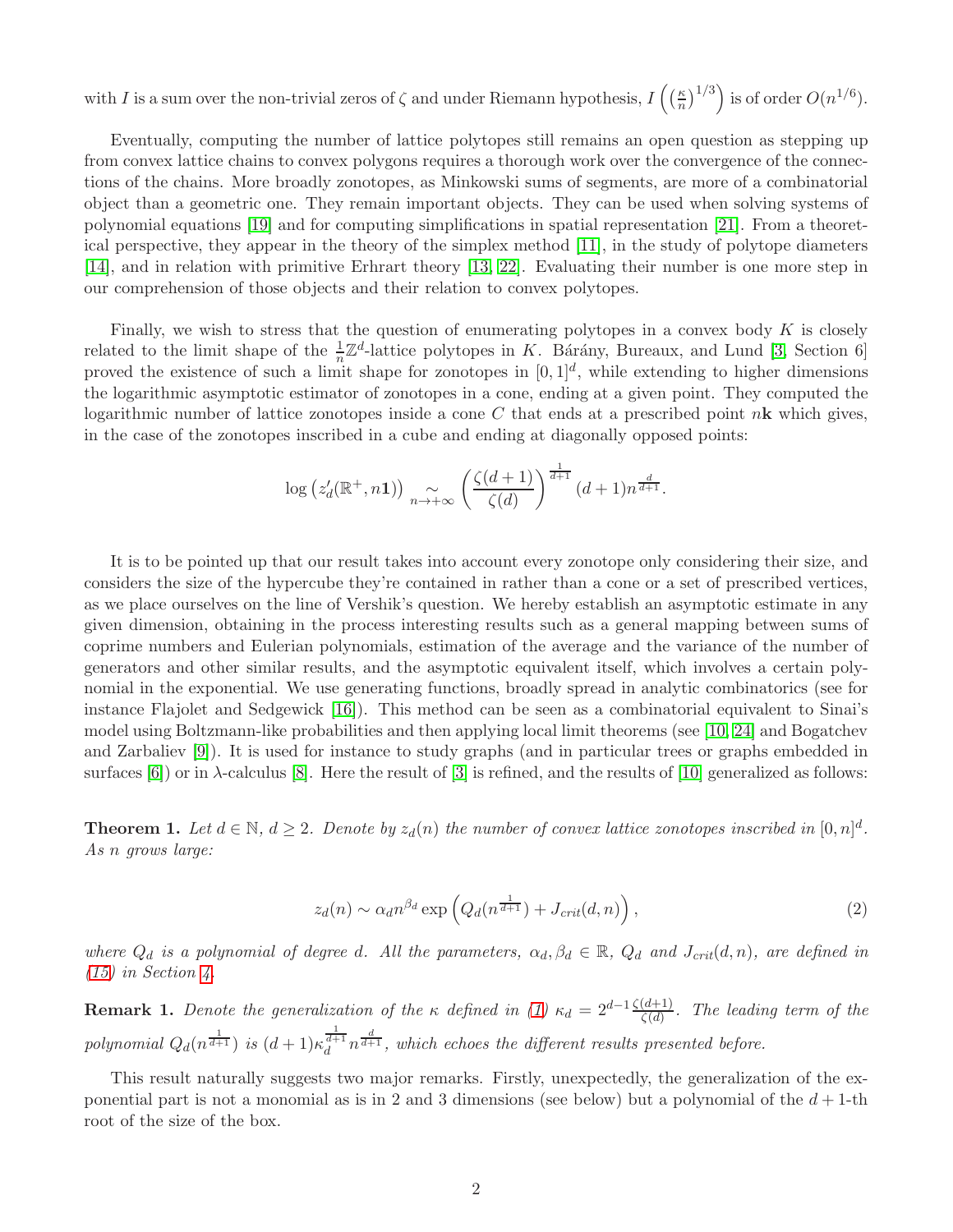Moreover, the use of the  $\zeta$  function in the denominator forces us to keep the residues of the non-trivial zeros of  $\zeta$ , as was already observed in 2 dimensions. In the final section, we discuss the value of this term, and extend the results of  $[7, 10]$  $[7, 10]$  that show that  $J_{crit}$  is negligible in 2 dimensions for "computably" large n (typically  $\langle 10^{50} \rangle$  due to the decrease of Γ function when it gets away from the real line.

To illustrate this theorem, we give the 2, 3, and 4 dimensional asymptotic number of zonotopes in the hypercube of side n:

$$
z_2(n) = \frac{2^{1/9} 3^{13/18} \zeta(3)^{2/9} e^{-4\zeta'(-1)}}{6\pi^{16/9}} n^{-\frac{11}{9}} \exp\left(\frac{2^{2/3} 3^{4/3} \zeta(3)^{1/3}}{\pi^{2/3}} n^{2/3} + J_{\text{crit}}(2, n)\right)
$$

$$
z_3(n) = \frac{2^{5/8} 3^{3/4} 5^{8/9} e^{-4\zeta'(-2)}}{120 \zeta(3)^{1/8} \pi} n^{-\frac{13}{8}} \exp\left(\frac{2^{9/4} \pi}{3^{1/2} 5^{1/3} \zeta(3)^{1/4}} n^{3/4} + J_{\text{crit}}(3, n)\right)
$$

$$
z_4(n) = \left(\frac{2^{189}3^{142}\zeta(5)^{71}}{5^{83}\pi^{379}}\right)^{\frac{1}{225}} e^{-\frac{8}{3}\zeta'(-3) - \frac{16}{3}\zeta'(-1)} n^{-\frac{521}{225}}
$$
  
\$\times \exp\left(\frac{(5720)^{1/5}\zeta(5)^{1/5}}{\pi^{4/5}}n^{4/5} + \frac{(16720)^{2/5}\zeta(5)^{2/5}\zeta(3)}{\pi^{18/5}}n^{2/5} + J\_{\text{crit}}(4, n)\right)\$

For which  $J_{\text{crit}}(2, n)$  (resp.  $J_{\text{crit}}(3, n)$  and  $J_{\text{crit}}(4, n)$ ) are numerically approximated in the final Section  $(see (16)).$  $(see (16)).$  $(see (16)).$ 

An other significant unanswered question is the largest possible diameter of the graph of a polytope of a given size, a question that lead, for instance, to the Hirsch conjecture. Along with its own scientific interest, its connection to the complexity of the simplex algorithm makes upper bounds of this quantity actively looked for (see [\[11\]](#page-19-7) for more references). Zonotopes are widely studied in this perspective as it has been conjectured that the largest possible diameter of a polytope contained in  $[0,n]^d$  is achieved by a zonotope [\[12,](#page-19-13) Conjecture 3.3]. The largest possible diameter of a lattice zonotope contained  $[0,n]^d$  is given in [\[13\]](#page-19-9) for all n and d, and its exact asymptotic behavior when d is fixed and n goes to infinity in [\[14\]](#page-19-8). The method used in this paper and the result established in Theorem 1 leads to estimate statistical parameters of lattice zonotopes such as the average number of generators in a zonotope, which is the diameter of their graph [\[12\]](#page-19-13). We hereby computed the asymptotic estimates of the mean and the variance of the distribution of the diameter of zonotopes inscribed in  $[0, n]^d$ .

<span id="page-2-0"></span>**Theorem 2.** Let  $\mu_{diam}^n$  the mean and  $(\sigma^2)_{diam}^n$  the variance of the distribution of the diameter of a lattice zonotope inscribed in  $[0,n]^d$ . They are asymptotically equivalent to:

$$
\mu_{diam}^n \underset{n \to +\infty}{\sim} \frac{d + \sqrt[n]{\kappa_d}}{\zeta(d+1)} n^{\frac{d}{d+1}}, \quad (\sigma^2)_{diam}^n \underset{n \to +\infty}{\sim} \left(1 - \frac{1}{2^d}\right) \mu_{gen}^n.
$$

We also establish the similar result for the number of lattice points crossed by a prescribed generator (that we will see as the number of occurrences of a primitive generator, meaning non-zero coordinates are coprime).

This article is organized as follows. We begin with a section devoted to establishing the generating function associated to the combinatorial class of zonotopes using the symbolic method. The resulting infinite product is asymptotically estimated in the third section but previously, we spend some time on matching sums of coprime numbers with Eulerian polynomials which makes it possible to carry out the calculations in any dimension. Theorem [1](#page-1-0) is established in fourth section using multi-dimensional saddlepoint methods (using the extension to higher dimensions by Gittenberg and Mandlburger's work [\[18\]](#page-19-14)) over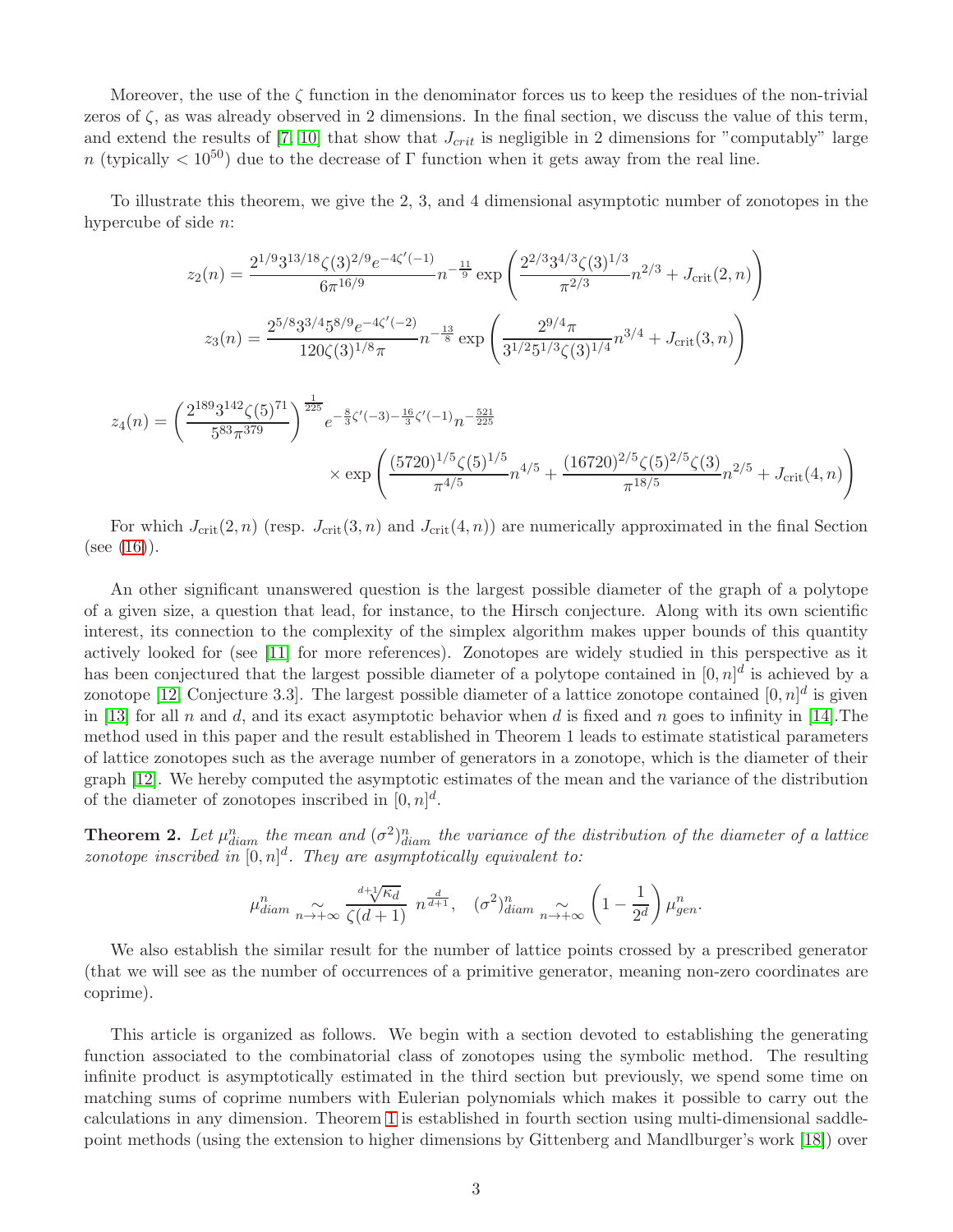the dominant singularity of the generating function in order to obtain the asymptotic equivalent of its series coefficients. Finally the last two sections are respectively dedicated to discussing the obtained asymptotic equivalent and to computing the estimated average and variance of the number of non-collinear generators and the number of occurrences of a given generator.

### 1 Class of zonotopes and generating function

Let  $d \in \mathbb{N}$  be the dimension. As said before, a lattice zonotope is, up to translation, a Minkowski sum of segments, one end of whose is in the lattice  $\mathbb{Z}^d$ , and the other is 0. Looking for inscribed zonotopes brings us to consider lattice zonotopes up to translation thereafter. Given a lattice zonotope Z and a set  $v_1, ..., v_k \in \mathbb{Z}^d \setminus \{0\}$  such that

$$
Z = \left\{ \sum_{i=1}^k \alpha_i \mathbf{v}_i \mid \alpha_1, ..., \alpha_k \in [0,1] \right\}.
$$

A set of generators of Z defines it uniquely but the inverse is not true. We denote Zon the set of lattice zonotopes up to translation and define the size of a lattice zonotope:

Definition 1. The function s defined over ZON as

$$
s(Z) = \sum_{i=0}^k ||\boldsymbol{v}_i||_1
$$

is a size function, in particular, it is independent of the chosen set  $(v_1, ..., v_k)$  of generators.

The combinatorial specification that is done in this section is known as the symbolic method (see for instance [\[16,](#page-19-11) Chapter 1]). With the size function previously defined, Zon becomes a combinatorial class (with a finite number of object for a given the size). This class arises naturally from the set of generators given the definition of lattice zonotopes. Yet, without restrictions on this set, the generator set of one zonotope is not unique. This leads us to be a little more specific about that set in order to have one-to-one correspondence between a lattice zonotope and its set of generators.

Firstly, we restrain generators to the set of primitive vectors denoted  $\mathbb{P}^d$  (and respectively denote the set of positive primitive vectors  $\mathbb{P}^d_+$ ). A segment is said *primitive* if its intersection with the lattice  $\mathbb{Z}^d$  is exactly its extremities. In the case of vectors, it implies that the non-zero coordinates are coprime (in case of one nonzero coordinate, it is 1).

Secondly, we consider zonotopes up to translation. In order to do that, following the convention from [\[12\]](#page-19-13), we restrict ourselves to the set of primitive vectors whose first non-zero coordinate is positive (denoted  $\mathcal{P}^{\star}(\mathbb{Z}^d)$ ). By this convention, two generators in this set are never collinear.

Now given a lattice zonotope Z, the set  $\{v_1, ..., v_k\} \subset \mathcal{P}^{\star}(\mathbb{Z}^d)$  that generates Z is unique. This leads to the following:

**Proposition 1** (Analytic combinatorics specification of the class of lattice zonotopes). Let  $\mathcal{P}^{\star}(\mathbb{Z}^d) \subset \mathbb{Z}^d$ be the set of primitive vectors defined previously, the class of lattice convex zonotopes Zon is specified as follow:

$$
ZON = MSET(\mathcal{P}^*(\mathbb{Z}^d)).
$$

We now introduce the generating function of lattice zonotopes, the construction of which is very naturally based on the specification, matching the  $n<sup>th</sup>$  coefficient of the series with the number of n-sized objects of the class. We use in the following proposition the variable  $\omega$  to encode the total size of lattice zonotopes, and the variable  $x_i$  the size along the  $i^{\text{th}}$  coordinate.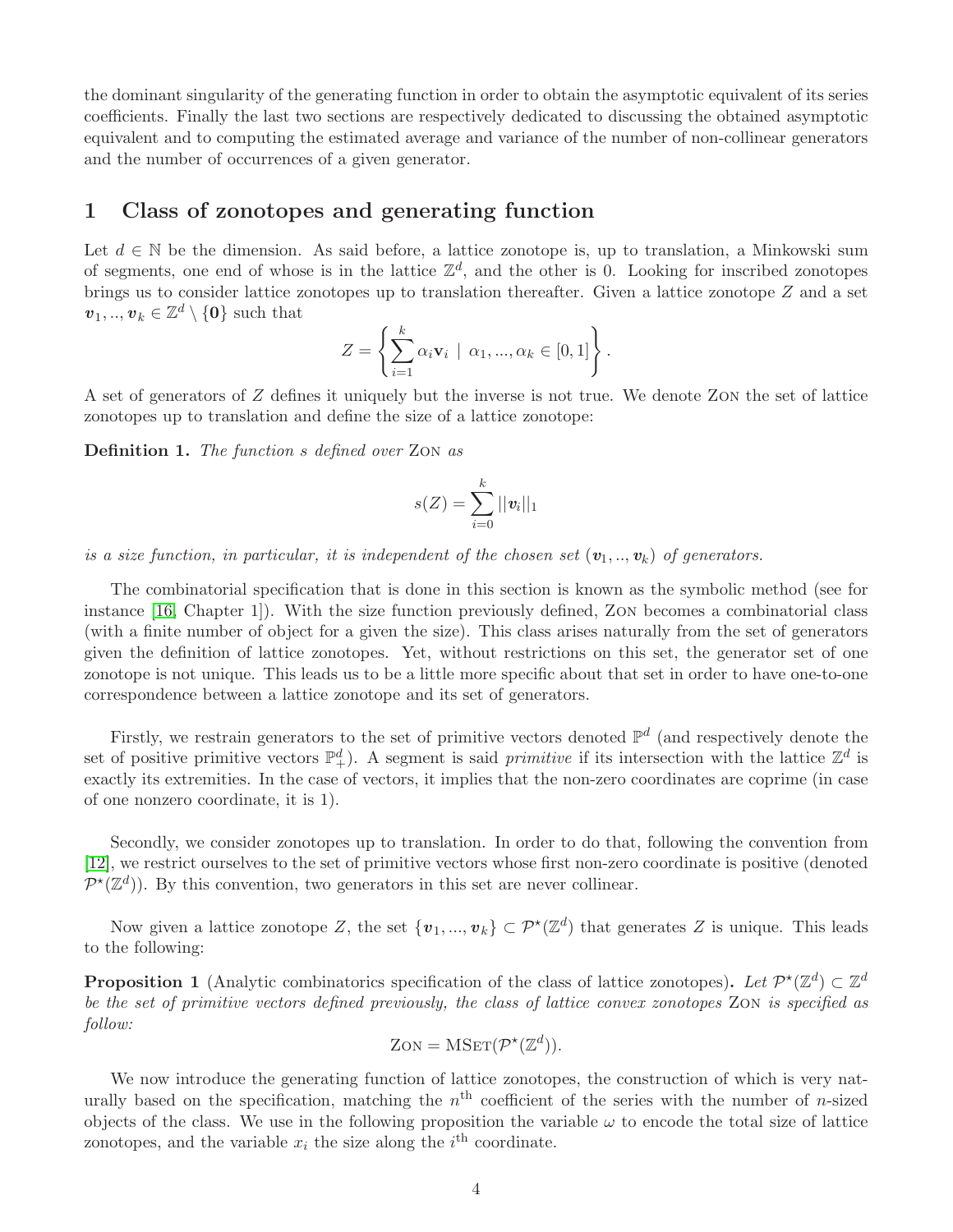Proposition 2. The generating function of the class ZON is

$$
Zon(\mathbf{x},\omega) = \prod_{i=1}^d \left(1 - x_i \omega\right)^{-1} \prod_{\delta=2}^d \left(\prod_{\substack{1 \le i_1 < \ldots < i_\delta \le d \\ n_i_1, \ldots, n_i_\delta > 0}} \left(1 - x_{i_1}^{n_{i_1}} \ldots x_{i_\delta}^{n_{i_\delta}} \omega^{\sum n_{i_k}}\right)^{-1}\right)\right)^{2^{\delta-1}}
$$

.

*Proof.* A multiset over  $\mathcal{P}^{\star}(\mathbb{Z}^d)$  can be seen as the product of the sequences of each terms over  $\mathcal{P}^{\star}(\mathbb{Z}^d)$  (where each of these terms are defined in [\[16\]](#page-19-11), e.g the sequence of an object  $\alpha$  is the set  $\{\emptyset, \alpha, (\alpha, \alpha), (\alpha, \alpha, \alpha), ...\}$ .

Then  $Zon(\mathbf{x}, \omega)$  can be written  $Zon(\mathbf{x}, \omega) = \prod_{\mathbf{v} \in \mathcal{P}^{\star}(\mathbb{Z}^d)}$  $\Big(1 - \prod_{1 \leq i \leq d} x_i^{|v_i|} \omega^{||v||_1} \Big)^{-1}.$ 

One can see that for one v with  $\delta$  non-zero coordinate, there are exactly  $2^{\delta-1}$  vectors w in  $\mathcal{P}^\star(\mathbb{Z}^d)$  that verify  $||\mathbf{v}||_1 = ||\mathbf{w}||_1$  and for each i,  $|v_i| = |w_i|$ . They can therefore be grouped together as they have the same contribution in the generating function.

In summary,  $[x_1^{n_1}][x_2^{n_2}]\dots[x_d^{n_d}]\text{Zon}(\mathbf{x},1)$  is equal to the number of lattice zonotopes inscribed in a box of size  $n_1 \times n_2 \times ... n_d$ .

In the sequel, to lighten the notation and facilitate calculations, we will use the change of variable  $x_i = e^{-\theta_i}$ . This choice can be seen as a standard calculus tool for the following derivations but in our case, it also shows the deep connection between the generating function and Boltzmann-like probabilities used in Sinai's model [\[10\]](#page-19-3). Besides, as the variable  $\omega$  is redundant with  $(x_i)_{1\leq i\leq d}$ , we'll fix  $\omega = 1$  for the rest of the paper. Therefore, in the absence of further information in the beginning of each section, the generating function becomes

$$
Zon\left(e^{-\theta},1\right) = Zon\left(e^{-\theta}\right) = \prod_{v \in \mathbb{P}_+^d} \left(1 - e^{-\langle \theta, v \rangle}\right)^{-2\sum_i 1_{v_i \neq 0} - 1},\tag{3}
$$

where  $\boldsymbol{\theta} = (\theta_1, ..., \theta_d), \ e^{-\boldsymbol{\theta}} = (e^{-\theta_1}, ..., e^{-\theta_d}), \text{ and } \degree < \gg \degree$  denotes the canonical inner product of  $\mathbb{R}^d$ .

In order to obtain the asymptotic equivalent of the coefficients of this function for any d (obtained through a multidimensional saddle point method), we set in the following section general results for sums of type  $\sum_{\substack{p_1+p_2+\ldots+p_r=n\\p_1\wedge p_2\wedge\ldots\wedge p_r=1}}$  $p_1^{i_1} p_2^{i_2} \dots p_r^{i_r}$ . It will start with a brief reminder about Eulerian polynomials.

# <span id="page-4-0"></span>2 Study of sums of coprime numbers

Eulerian polynomials were introduced by Leonhard Euler [\[15\]](#page-19-15), and they have been studied and applied since then. They come from considering the number  $A(n, m)$  of permutations of 1, 2, ..., n such that the image of exactly m integer are greater than the one preceding them (for example for the identity  $m = n-1$ ). The Eulerian polynomials are defined recursively as:

$$
\begin{cases}\nA_0(y) = y, \text{ and} \\
A_n(y) = \sum_{m=0}^n A(n,m) y^{n-m}.\n\end{cases}
$$

Hence the first Eulerian polynomials are  $A_1(y) = y$ ,  $A_2(y) = y^2 + y$ ,  $A_3(y) = y^3 + 4y^2 + y$ .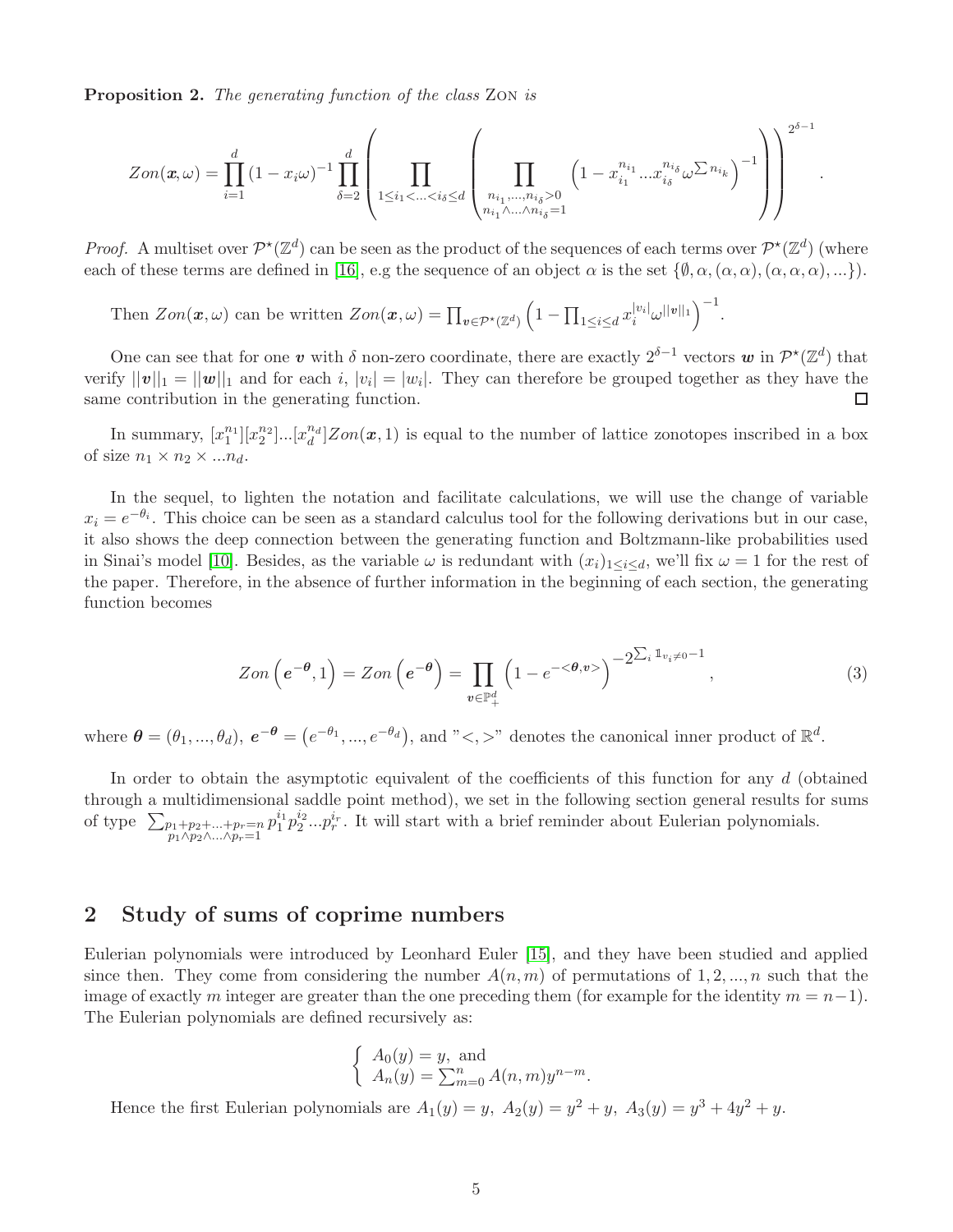Euler found these polynomials while studying the series form of  $\frac{ye^x}{1-ye^x}$  [\[17\]](#page-19-16). In particular, the formula that interests us is the following:

$$
\sum_{k=1}^{\infty} y^k k^n = \frac{A_n(y)}{(1-y)^{n+1}} \tag{4}
$$

### 2.1 Eulerian summation of coprimes

Let be  $r \in \mathbb{N}$ ,  $\mathbf{i} \in \mathbb{N}^r$  and  $n \in \mathbb{N}$ . We introduce the sum  $\sum_{\substack{p_1+p_2+\ldots+p_r=n\\p_1 \wedge p_2 \wedge \ldots \wedge p_r=1}}$  $p_1^{i_1}p_2^{i_2}...p_r^{i_r}$  with the aim to asymptotically estimate it. We denote it  $S_n(i)$ , and  $j = 1 \cdot i$ . Note that  $S_n(i)$  is the sum of a power function over the primitive points contained in the surface of the dilates of the  $(r-1)$ -dimensional standard simplex. It is noteworthy that the number of such points has been computed in [\[13\]](#page-19-9) and that more generally a coprime Ehrhart theory is introduced in [\[22\]](#page-19-10).

### <span id="page-5-0"></span>Property 1.

$$
\sum_{k\geq 0} k^j \sum_{n\geq 1} S_n(\mathbf{i}) y^{nk} = \frac{\prod_{\lambda=1}^r A_{i_\lambda}(y)}{(1-y)^{j+r}}.
$$
\n(5)

*Proof.* This relation relies on the partition  $\mathbb{Z}_{+}^{r} = \bigcup_{k \geq 0} \{kp, p \in \mathbb{P}_{+}^{r}\}\.$  We write

$$
\sum_{k\geq 0} k^{j} \sum_{n\geq 1} S_{n}(\mathbf{i}) (y^{n})^{k} = \sum_{k\geq 0} \sum_{n\geq 1} \left( \sum_{\substack{p_{1}+\dots+p_{r}=n \\ p_{1}\lambda\dots\lambda p_{r}=1}} (kp_{1})^{i_{1}} y^{kp_{1}} \dots (kp_{r})^{i_{r}} y^{kp_{r}} \right)
$$
\n
$$
= \sum_{l\geq 1} \left( \sum_{\substack{l_{1}+l_{2}+\dots+l_{r}=l \\ l_{p}\geq 1}} l_{1}^{i_{1}} y^{l_{1}} (l_{2})^{i_{2}} y^{l_{2}} \dots (l_{r})^{i_{r}} y^{l_{r}} \right) = \prod_{p=1}^{r} \left( \sum_{l_{p}\geq 1} l_{p}^{i_{p}} y^{l_{p}} \right) = \frac{\prod_{p=1}^{r} A_{i_{p}}(y)}{(1-y)^{j+r}}.
$$

The  $n^{th}$  Eulerian polynomial is of degree n except for  $A_0(y) = y$  and has no constant term which causes the degree of  $\prod_{\lambda=1}^r A_{i_\lambda}(y)$  to be no more than  $j+r$ . We write it as follows:

$$
\prod_{\lambda=1}^r A_{i_{\lambda}}(y) = B_{\mathbf{i}}(y) = b_{\mathbf{i},j+r} y^{j+r} + ... b_{\mathbf{i},1} y.
$$

Despite this heavy notation, the sums under study in the zonotopal case are usually  $S_n(\mathbf{0}), S_n(1, 0, ..., 0)$ or  $S_n(2,0,...,0)$ , making  $B_i(y)$  equal to  $y^d$ ,  $y^{d+1}$ , or  $y^{d+2} + y^{d+1}$ .

### 2.2 Mellin transform

Mellin transforms appear naturally in the asymptotic analysis of infinite products (see [\[7,](#page-19-2) [16,](#page-19-11) [18\]](#page-19-14)). In the following, the analysis of zonotopes will require to apply a Mellin transform on sums of coprime numbers. The following proposition is of primary importance in the sequel: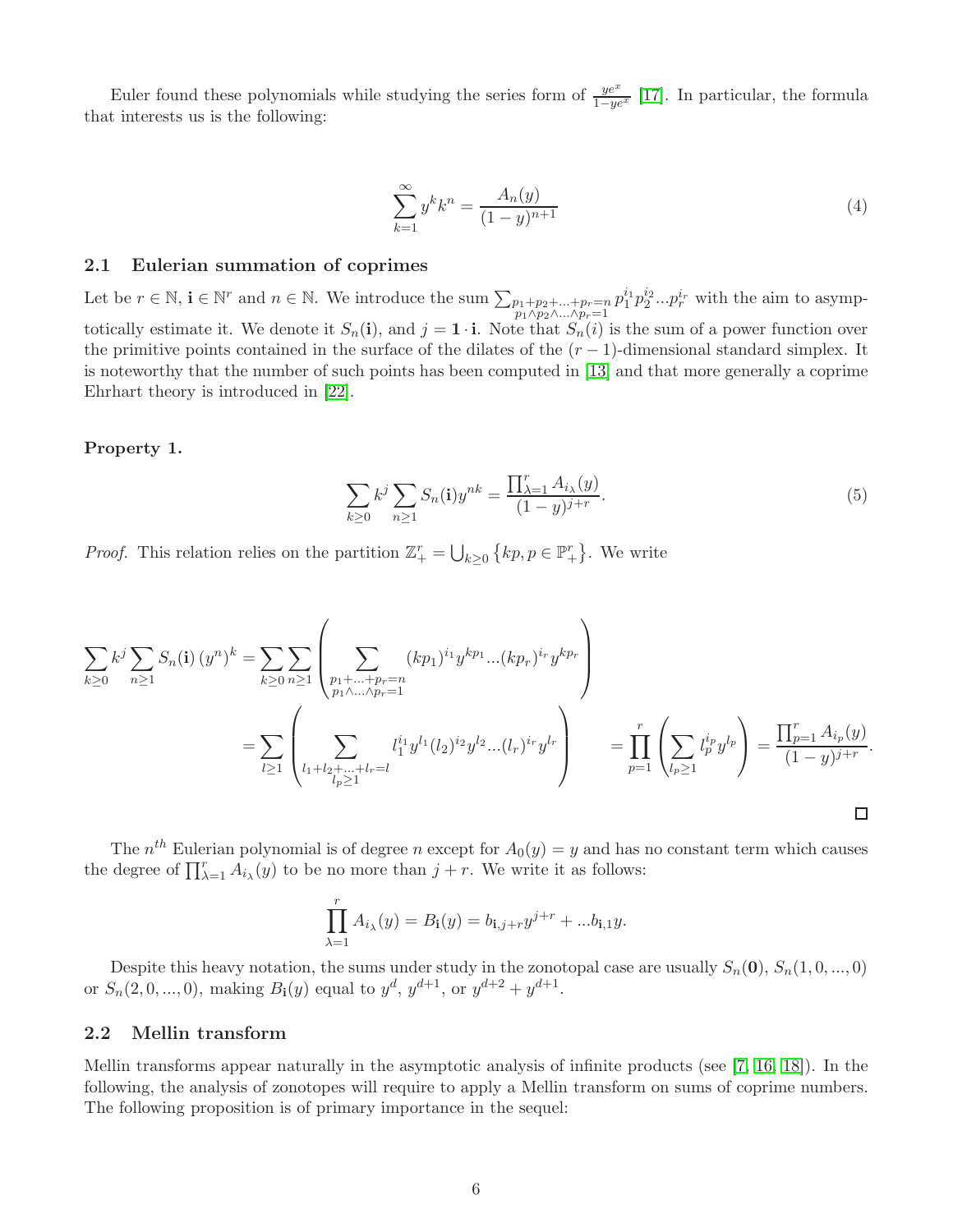<span id="page-6-0"></span>**Property 2.** For  $t > 0$ , the Mellin transform of  $\sum_{n\geq 1} S_n(\mathbf{i})e^{-nt}$  is

$$
\frac{1}{\zeta(s-j)}\left(\sum_{n=0}^{j+r}b_{\mathbf{i},n}\sum_{k\geq 1}\frac{\binom{k+j+r-n-1}{j+r-1}}{k^s}\Gamma(s)\right).
$$
\n
$$
(6)
$$

.

*Proof.* As we do throughout the paper, we use the change of variables  $y = e^{-t}$  and will always try to write products as sums, to have an expression compatible with the Mellin transform. This leads to:

$$
\sum_{k\geq 0} k^{j} \sum_{n\geq 1} S_{n}(\mathbf{i}) \left( e^{-nt} \right)^{k} = \prod_{\lambda=1}^{r} A_{i_{\lambda}}(e^{-t}) \left( \sum_{k\geq 0} {k+j+r-1 \choose j+r-1} e^{-kt} \right) = \sum_{n=0}^{j+r} b_{\mathbf{i},n} \sum_{k\geq 1} {k+j+r-n-1 \choose j+r-1} e^{-kt}
$$
\n(7)

We can now make use of the Mellin transform which is the transform that matches the exponential with the Gamma function:

$$
\forall s, \Re(s) > 0, \ \Gamma(s) = \int_0^{+\infty} e^{-t} t^{s-1} dt.
$$

Under conditions that will be detailed just below, the Mellin transform of a function  $f$  the expression is defined as

$$
\mathcal{M}\left[f\left(e^{-t}\right)\right](s) = \int_0^{+\infty} f\left(e^{-t}\right) t^{s-1} dt.
$$

For  $\Re(s) > j + r - 1$ , the term  $\sum_{n\geq 0}$  $\binom{k+j+r-n-1}{j+r-1}$ k s is bounded, which makes the use of Fubini's theorem possible, so the Mellin function of  $\sum_{n\geq 1} S(i)e^{-nt}$  can be written, on the one hand:

$$
\int_0^{+\infty} \sum_{n=0}^{j+r} b_{\mathbf{i},n} \sum_{k\geq 1} {k+j+r-n-1 \choose j+r-1} e^{-kt} t^{s-1} dt = \sum_{n=0}^{j+r} b_{\mathbf{i},n} \sum_{k\geq 1} \frac{{k+j+r-n-1 \choose j+r-1}}{k^s} \Gamma(s),
$$

and on the other hand:

$$
\int_0^{+\infty} \sum_{k\geq 0} k^j \sum_{n\geq 1} S_n(\mathbf{i}) e^{-nkt} t^{s-1} dt = \zeta(s-j) \int_0^{+\infty} \sum_{n\geq 1} S_n(\mathbf{i}) e^{-nt} t^{s-1} dt.
$$

These holomorphic functions being defined and equal on  $\Re(s) > j + r - 1$ , we can extend it to its comorphic continuation on  $\mathbb{C}$ . meromorphic continuation on C.

The Mellin transform is widely used to estimate asymptotic behaviors using its correspondence with the poles of the transformed function, as we will do in next subsection (and as it is done in [\[7\]](#page-19-2) and [\[10\]](#page-19-3)). Property [2](#page-6-0) make it possible to compute the asymptotic equivalent of any of the sums  $\sum_{n\geq 1} S_n(i) y^n$  near  $y=1$ .

# 2.3 Riemann's non trivial zeros challenge, with the example  $\sum_{p \leq n} p^2$

We use this subsection to detail more specifically the way the Mellin inversion formula is handled, as we will encounter it multiple times. Riemann's  $\zeta$  function intervenes in it, and its non-trivial zeros too. We will use the integral of [\[10\]](#page-19-3) to manage all the zeros in the critical strip with an integral, but we could also write a sum over all non-trivial zeros. This term is numerically discussed in the Section [5.](#page-15-1)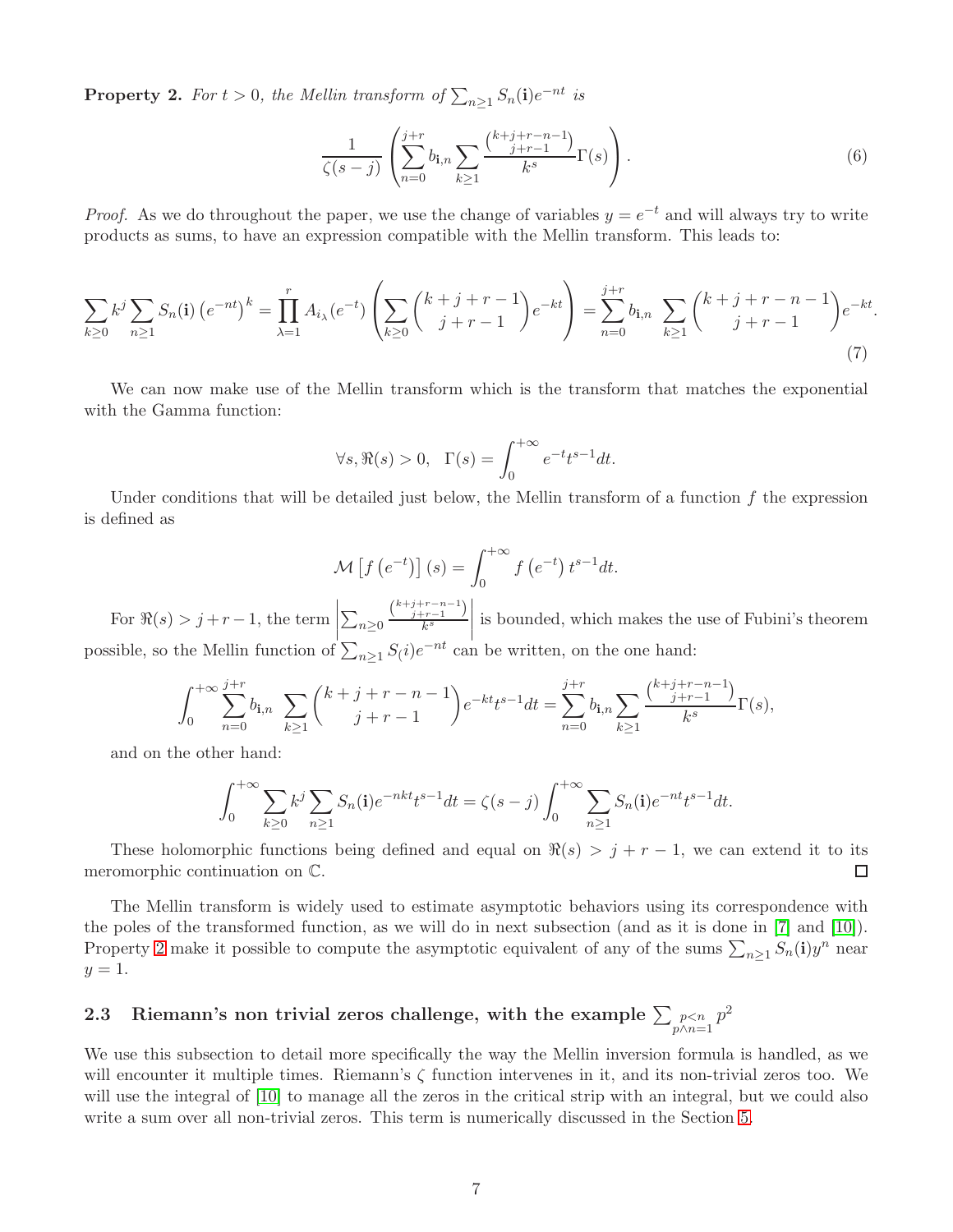**Proposition 3.** We denote the contour  $\gamma = \gamma_{right} \cup \gamma_{left}$ , with  $\gamma_{right} = 3 - \frac{A}{\log(2+|t|)} + it$  and  $\gamma_{left} =$  $2+\frac{A}{\log(2+|t|)}+it$  as t runs from  $-\infty$  to  $+\infty$ , with  $A>0$  such that  $\gamma$  surrounds all the zeros in the critical strip of  $\zeta(s-2)$ .

Hereafter we will denote

$$
I_{crit} = \frac{1}{2i\pi} \int_{\gamma} \mathcal{M}[\sum_{n\geq 1} S_n(2,0)e^{-nt}](s)t^{-s}ds
$$

and

,

.

$$
I_{err} = \frac{1}{2i\pi} \int_{\frac{1}{2} - i\infty}^{\frac{1}{2} + i\infty} \mathcal{M}[\sum_{n \ge 1} S_n(2, 0)e^{-nt}](s)t^{-s}ds
$$

We have for all  $t > 0$ :

$$
\sum_{n\geq 1} S_n(2,0)e^{-nt} = \frac{2}{\zeta(2)t^4} + I_{crit}(t) + \frac{1}{3t^2} - \frac{1}{90\zeta'(-1)}\log(t) + I_{err}(t).
$$
\n(8)

When t goes to 0,  $I_{err}(t) = O(t^{1/2})$ ,  $I'_{err}(t) = o(t^{-1})$  and the k-th derivative of  $I_{crit}$  is  $o(t^{-k-1})$ .

*Proof.* We take the general set of sums  $\left(\sum_{\substack{p < n \\ p \wedge n=1}} p^i\right)$  $i \geq 0$ . As  $p \wedge n = 1$  being equivalent to  $p \wedge (n - p) = 1$ , those sums can be rewritten as  $\sum_{\substack{p+q=n \ p \wedge q=1}}$  $p^i = S_n(i, 0).$ We fix  $i = 2$ . Applying properties [1](#page-5-0) and [2,](#page-6-0) we have:

$$
\sum_{k\geq 0} k^2 \sum_{n\geq 1} S_n(2,0)e^{-knt} = \frac{A_0(e^{-t})A_2(e^{-t})}{(1-e^{-t})^4}
$$

$$
= (e^{-3t} + e^{-2t}) \sum_{k\geq 0} {k+3 \choose 3} e^{-kt}.
$$

For  $t > 0, s > 1$ , we have the following Mellin transform:

$$
\mathcal{M}\left[\sum_{n\geq 1} S_n(2,0)e^{-nt}\right](s) = \frac{1}{\zeta(s-2)} \left(\sum_{k\geq 1} \frac{\binom{k+1}{3} + \binom{k}{3}}{k^s} \Gamma(s)\right)
$$

$$
= \frac{2\zeta(s-3) - 3\zeta(s-2) + \zeta(s-1)}{6\zeta(s-2)} \Gamma(s).
$$

Therefore we have, using the Mellin inversion formula, for all  $c > 4$  (to ensure  $\sup_{s \in c+i\mathbb{R}} \zeta(s-3) < \infty$ ):

$$
\sum_{n\geq 1} S_n(2,0)e^{-nt} = \frac{1}{2i\pi} \int_{c-i\infty}^{c+i\infty} \frac{2\zeta(s-3) - 3\zeta(s-2) + \zeta(s-1)}{6\zeta(s-2)} \Gamma(s) t^{-s} ds.
$$

We use the residue theorem to shift the line of integration to the left as  $s = 4$  is a location of a pole of the Mellin transform. It follows that, for all  $c_1 \in ]3, 4[$ :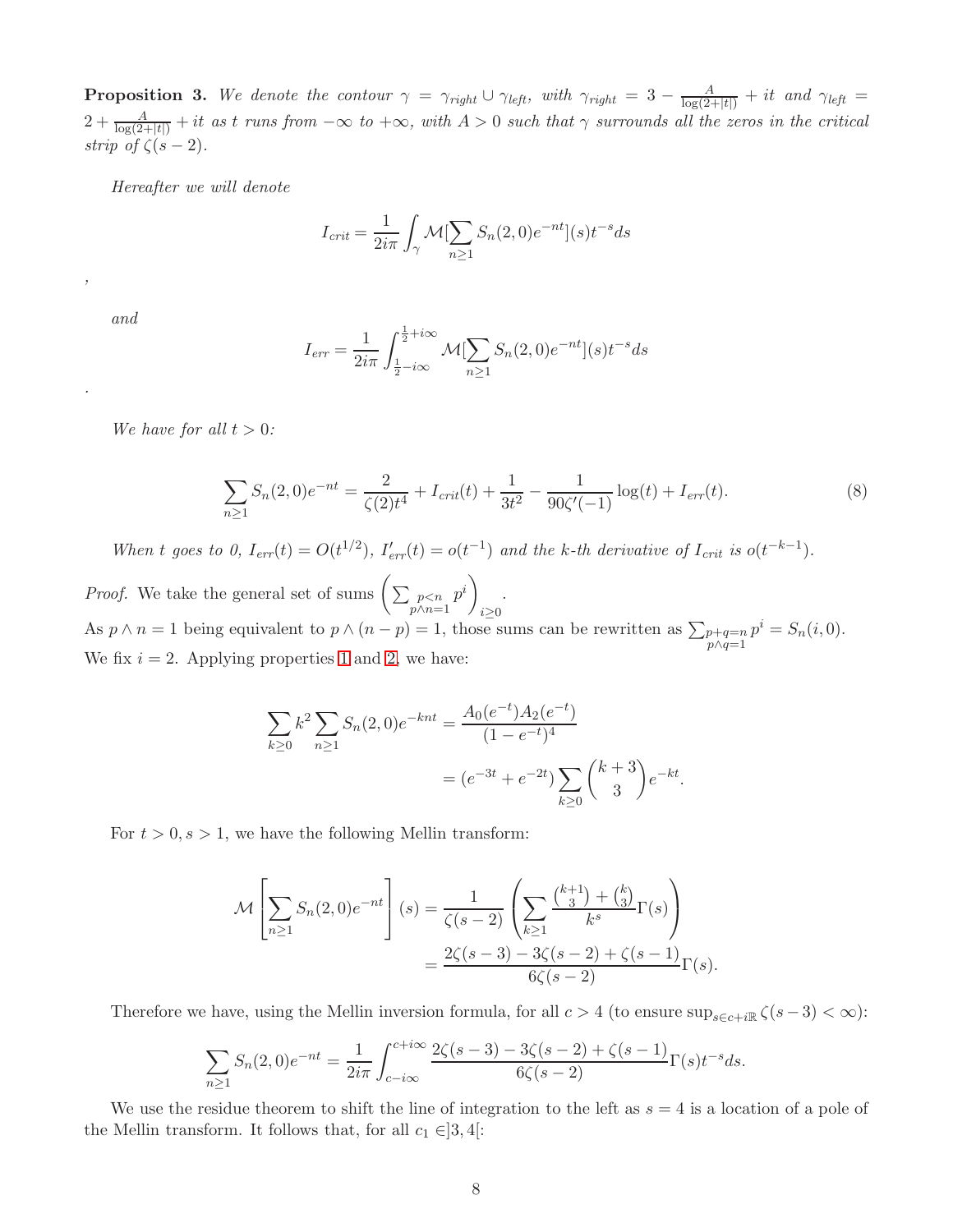$$
\sum_{n\geq 1} S_n(2,0)e^{-nt} = \frac{2}{\zeta(2)t^{-4}} + \frac{1}{2i\pi} \int_{c_1 - i\infty}^{c_1 + i\infty} \frac{2\zeta(s-3) - 3\zeta(s-2) + \zeta(s-1)}{6\zeta(s-2)} \Gamma(s)t^{-s}ds.
$$

The remaining poles of the Mellin transform are the double pole at  $s = 0$ , and simple ones at  $s = 0$ and at the non-trivial zeros of  $\zeta(s-2)$ , which are in the critic strip  $2 < \Re(z) < 3$ , and in the left side of the complex domain.

Now consider the contour  $\gamma$  as described in the proposition. The existence of A, such that  $\gamma$  surrounds all the zeros of  $\zeta(s-2)$  in the critical strip is a consequence of Theorem 3.8 in [\[25\]](#page-19-17).

$$
I_{\rm crit}(t) = \frac{1}{2i\pi} \int_{\gamma} \frac{2\zeta(s-3) - 3\zeta(s-2) + \zeta(s-1)}{6\zeta(s-2)} \Gamma(s) t^{-s} ds.
$$
 (9)

For any  $c_2 \in ]0,2[$ , we have:

$$
\sum_{n\geq 1} S_n(2,0)e^{-nt} = \frac{2}{\zeta(2)t^{-4}} + I_{\text{crit}}(t) + \frac{1}{3t^2} + \frac{1}{2i\pi} \int_{c_2 - i\infty}^{c_2 + i\infty} \frac{2\zeta(s-3) - 3\zeta(s-2) + \zeta(s-1)}{6\zeta(s-2)} \Gamma(s)t^{-s}ds.
$$

Finally denoting  $I_{\text{err}}(t) = \frac{1}{2i\pi} \int_{\frac{1}{2} - i\infty}^{\frac{1}{2} + i\infty}$  $\frac{2\zeta(s-3)-3\zeta(s-2)+\zeta(s-1)}{6\zeta(s-2)}\Gamma(s)t^{-s}ds$ , we have for  $t > 0$ 

$$
\sum_{n\geq 1} S_n(2,0)e^{-nt} = \frac{2}{\zeta(2)t^4} + I_{\text{crit}}(t) + \frac{1}{3t^2} - \frac{1}{90\zeta'(-1)}\log(t) + I_{\text{err}}(t).
$$

The bounds over the order of  $I_{\text{crit}}$  and  $I_{\text{err}}$  are coming from Lemma 2.2 from [\[10\]](#page-19-3).

# 3 Analysis of the generating function

In this section, we will compute the asymptotic equivalent of the generating function when all variables  $x_i$ equally tend to 1 which correspond to the main singularity of the generating function. This will lead us in the next section to complete the saddle point method using the equivalent found here. To simplify the notation, we denote, throughout the section:

$$
Zon(x_1 = x, ..., x_d = x) = Zon(x) = \prod_{\delta=1}^d \left( \prod_{\mathbf{v} \in \mathbb{P}_+^{\delta}} \left( 1 - x^{\|\mathbf{v}\|_1} \right)^{-(\frac{d}{\delta})2^{\delta - 1}} \right).
$$

Again, in order to establish a general result regarding the dimension  $d$ , we need to introduce a sequence of polynomials that will be directly related to the polynomial of Theorem [1.](#page-1-0) Consequently, we present them along with the notation used in the subsequent paragraph.

### 3.1 Intermediate sequence of polynomials

As we make use of the Mellin inversion formula over the logarithm of the generating function, for each δ between 1 and d, the coefficient  $\binom{k-1}{\delta-1}$  $\binom{k-1}{\delta-1}$  from Property [2](#page-6-0) will appear with  $S_n(0,...,0)$ ). In the rest of the

paper (as well as in Theorem [1](#page-1-0) ), we denote:

$$
\delta \times
$$
 times

 $\Box$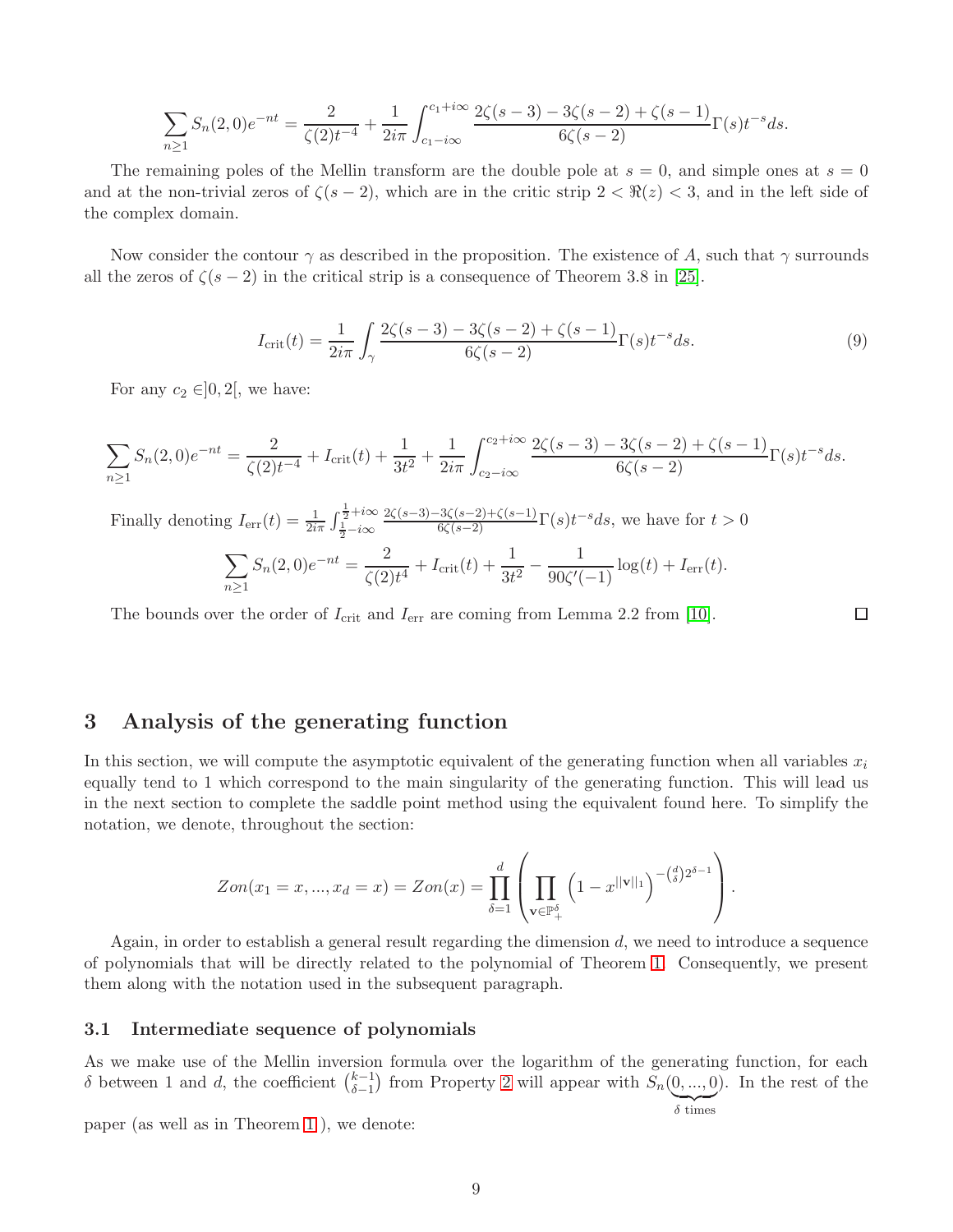$$
\sum_{\delta=1}^d \binom{d}{\delta} 2^{\delta-1} \binom{k-1}{\delta-1} = P_d(k) = p_{d,d-1} k^{d-1} + \dots + p_{d,1} k + p_{d,0}.
$$

The first terms of  $(P_d(X))_{d\geq 2}$  are:

$$
P_1(X) = 1
$$
  
\n
$$
P_2(X) = 2X
$$
  
\n
$$
P_3(X) = 2X^2 + 1
$$

These polynomials verify the relation  $P_{d+2}(X) = \frac{2X}{d+1}P_{d+1}(X) + P_d(X)$  for  $d \ge 1$ .

Two properties naturally follow:

- The odd polynomials only contain even powers of  $i$  and have a constant term equal to 1. Similarly, the even polynomials only contain odd powers of i.
- The leading term of  $P_d$  is of degree  $d-1$  and its coefficient is  $\frac{2^{d-1}}{(d-1)!}$ .

As each exponent  $\delta$  of k is reflected in the Riemann  $\zeta$  function as  $\zeta(s-\delta)$  when using Mellin transform, we introduce an operator over complex functions:

<span id="page-9-0"></span>**Definition 2.** Let  $M(\mathbb{C})$  be the field of meromorphic functions in  $\mathbb{C}$ . We define the operator  $\Pi_d$  as

$$
\Pi_d: M(\mathbb{C}) \to M(\mathbb{C})
$$
  

$$
\phi \mapsto p_{d,d-1}\phi(\cdot - (d-1)) + \dots + p_{d,1}\phi(\cdot - 1) + p_{d,0}\phi.
$$

It is important to note that we can write, for  $s \neq 1$ ,  $\Pi_d(\zeta)(s) = \sum_{k \geq 1} \frac{P_d(k)}{k^s}$  $\frac{d(K)}{k^s}$ .

### 3.2 Asymptotic analysis of the generating function

**Lemma 1.** Let A be a positive number such that  $\gamma = \gamma_{right} \cup \gamma_{left}$ , with  $\gamma_{right} = 1 - \frac{A}{\log(2+|\theta|)} + it$  and  $\gamma_{left} = \frac{A}{\log(2+|\theta|)} + it$  as  $\theta$  goes from  $-\infty$  to  $+\infty$ , surrounds all the zeros of  $\zeta$  in the critical strip.

For  $\theta > 0$ , as  $\theta \rightarrow 0$ , we have:

$$
Zon\left(e^{-\theta}\right) = \theta^{2\Pi_d(\zeta)(0)} e^{2\Pi_d(\log(2\pi)\zeta - \zeta')(0)} \exp\left(\sum_{\delta=1}^{d-1} \left(p_{d,\delta} \frac{\zeta(\delta+2)\Gamma(\delta+1)}{\zeta(\delta+1)\theta^{\delta+1}}\right) + I_{crit}(d,\theta) + I_{err}(d,\theta)\right),\tag{10}
$$

with

$$
I_{crit}(d,\theta) = \frac{1}{2i\pi} \int_{\gamma} \frac{\Pi_d(\zeta)(0)}{\zeta(s)} \zeta(s+1) \Gamma(s) \theta^{-s} \delta s
$$

and

,

.

$$
I_{err}(d,\theta) = \frac{1}{2i\pi} \int_{-\frac{1}{2}-i\infty}^{-\frac{1}{2}+i\infty} \frac{\Pi_d(\zeta)(0)}{\zeta(s)} \zeta(s+1) \Gamma(s) \theta^{-s} \delta s = O(\theta^{1/2})
$$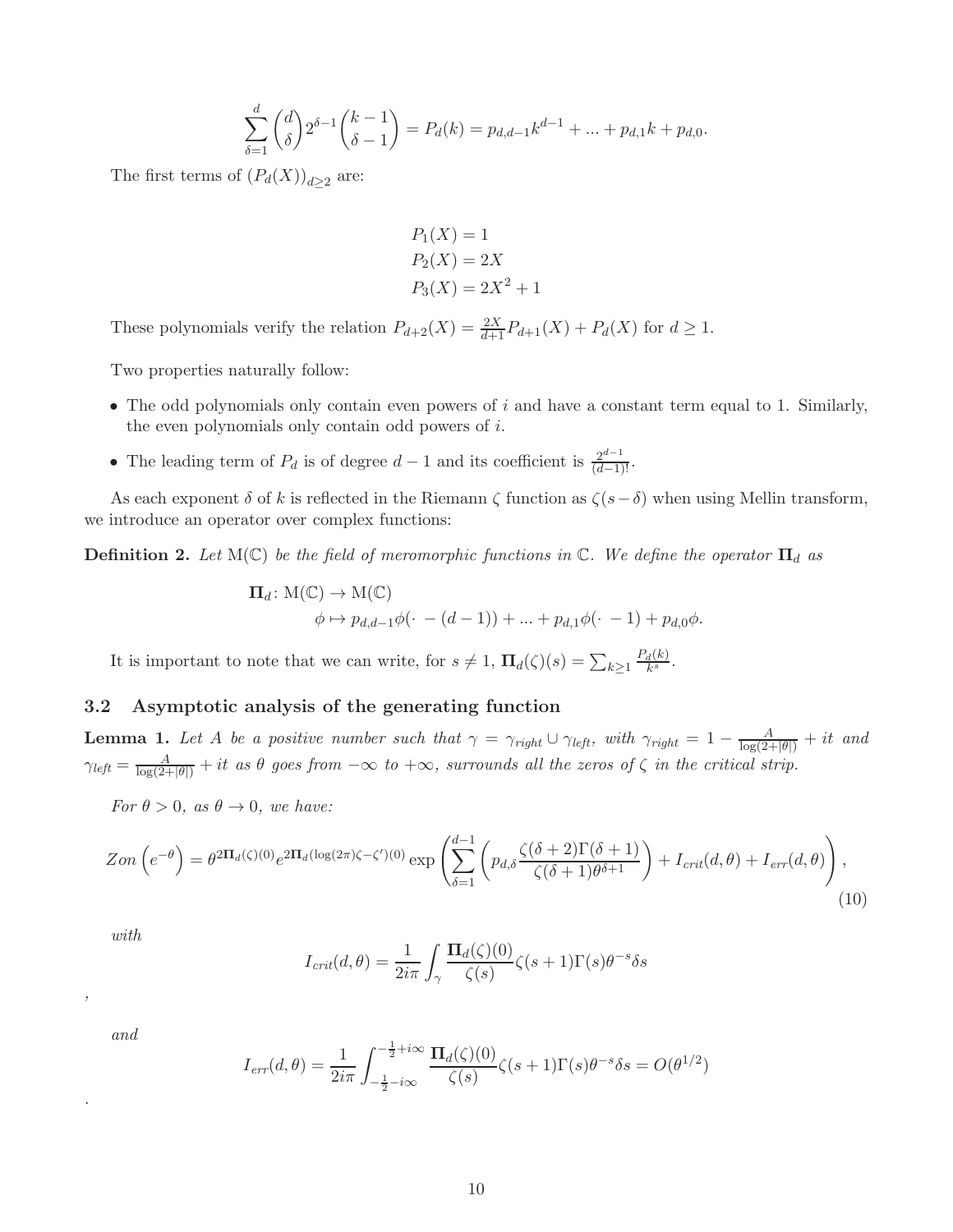*Proof.* We apply the logarithm to the generating function with the change of variables  $x = e^{-\theta}$ , which gives:

$$
\log (Zon(e^{-\theta})) = -\sum_{\delta=1}^{d} \left( \binom{d}{\delta} 2^{\delta-1} \sum_{\mathbf{v} \in \mathbb{P}_{+}^{\delta}} \log (1 - e^{-1 \cdot \mathbf{v}\theta}) \right)
$$
  
= 
$$
-d \log(1 - e^{-\theta}) - \sum_{\delta=2}^{d} \left( \binom{d}{\delta} 2^{\delta-1} \sum_{n=2}^{+\infty} \left( \sum_{\substack{n_1 + \dots + n_{\delta} = n \\ n_1 \wedge \dots \wedge n_{\delta} = 1}} 1 \right) \log (1 - e^{-n\theta}) \right).
$$
  
  $\delta \text{ times}$ 

The sum  $\sum_{\substack{n_1+\ldots+n_\delta=n\\ n_1\wedge\ldots\wedge n_\delta=1}} 1$  is of the form of the sums studied in section [2](#page-4-0) as being  $S_n(0,\ldots,0)$ . In a geometrical point of view, it is exactly the number of primitive points. Therefore we compute the Mellin transform accordingly (using logarithmic series), for all  $s > d$ 

$$
\mathcal{M}\left[\log\left(Zon\left(e^{-\theta}\right)\right)\right](s) = \sum_{\delta=1}^d \binom{d}{\delta} 2^{\delta-1} \left(\sum_{k=1}^\infty \frac{\binom{k-1}{\delta-1}}{k^s}\right) \frac{\zeta(s+1)\Gamma(s)}{\zeta(s)}.
$$

With the notation introduced in definition [2,](#page-9-0) the transform simplifies to the following form:

**Proposition 4.** for every  $d > 1$ , we have:

$$
\mathcal{M}\left[\log\left(Zon\left(e^{-\theta}\right)\right)\right](s) = \frac{\Pi_d(\zeta(s))}{\zeta(s)}\zeta(s+1)\Gamma(s). \tag{11}
$$

We can extend this function into a meromorphic one on  $\mathbb{C}$ , and use successive residue theorems to scan from the right to the left each pole of the Mellin transform, as we did in the previous section. We start with  $c > d$  and

$$
\log(Zon(e^{-\theta})) = \frac{1}{2i\pi} \int_{c-i\infty}^{c+i\infty} \frac{p_{d,d-1}\zeta(s-d+1)+\ldots+p_{d,1}\zeta(s-1)+p_{d,0}\zeta(s)}{\zeta(s)}\zeta(s+1)\Gamma(s)\theta^{-s}\delta s,
$$

which leads to

$$
\log(Zon(e^{-\theta})) = \sum_{\delta=1}^{d-1} \left( p_{d,\delta} \frac{\zeta(\delta+2)\Gamma(\delta+1)}{\zeta(\delta+1)\theta^{\delta+1}} \right) + \frac{1}{2i\pi} \int_{\gamma} \frac{\Pi_d(\zeta)(s)}{\zeta(s)} \zeta(s+1)\Gamma(s)\theta^{-s}ds + 2\Pi_d \left( \log(2\pi)\zeta - \zeta' \right)(0) + 2\Pi_d(\zeta)(0)\log(\theta) + \frac{1}{2i\pi} \int_{-\frac{1}{2}-i\infty}^{-\frac{1}{2}+i\infty} \frac{\Pi_d(\zeta)(s)}{\zeta(s)} \zeta(s+1)\Gamma(s)\theta^{-s}ds.
$$

We denote  $I_{\text{crit}}(d, \theta)$  and  $I_{\text{err}}(d, \theta)$  respectively the first and the second integral above.

 $\Box$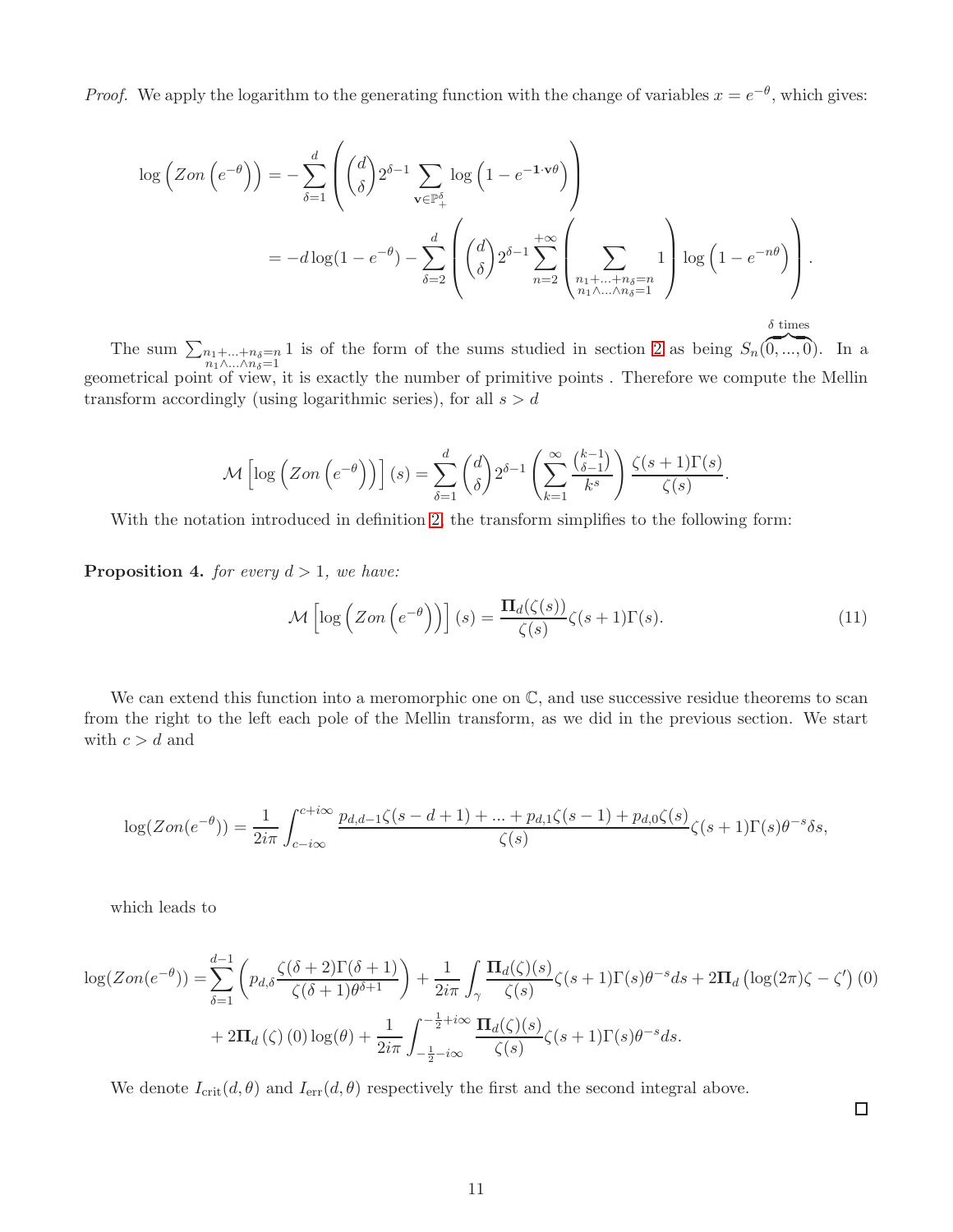**Corollary 1.** The asymptotic equivalent of Zon  $(e^{-\theta})$  is:

$$
Zon\left(e^{-\theta}\right) \sim \theta^{2\Pi_d(\zeta)(0)} e^{2\Pi_d(\log(2\pi)\zeta - \zeta')(0)} \exp\left(\sum_{\delta=1}^{d-1} \left(p_{d,\delta} \frac{\zeta(\delta+2)\Gamma(\delta+1)}{\zeta(\delta+1)\theta^{\delta+1}}\right) + I_{crit}(d,\theta)\right), \text{ as } \theta \to 0.
$$

# <span id="page-11-0"></span>4 Proof of the Theorem

The proof of our result relies on the saddle point method in d dimensions. Saddle point analysis consists in fetching the coefficient of the series by using Cauchy's integral formula:

given 
$$
C \subset \mathbb{C}
$$
 a circle centered at 0,  $\forall i \in \mathbb{N}, 1 \leq i \leq d$ ,  $[x_i^n] \text{Zon}(\mathbf{x}) = \frac{1}{2i\pi} \int_C \text{Zon}(\mathbf{x}) x_i^{-n-1} dx_i$ .

At this point, three steps remain. We first resolve the saddle-point equation, which determines the coordinate  $\tilde{\theta}_n$  of the saddle point (the point where the derivative of the integrand is null), and then prove the H-admissibility of the generating function, i.e. that the Cauchy integral can be approximated by a Gaussian integral. Eventually, we simply compute the Gaussian approximation, using the asymptotic equivalent of the generating function previously calculated.

### 4.1 The saddle-point equation

**Lemma 2.** Denoting 
$$
\widetilde{\theta}_n = \left(\frac{2^{d-1}\zeta(d+1)}{\zeta(d)n}\right)^{\frac{1}{d+1}}
$$
, we have:  

$$
\frac{\partial \log (Zon (e^{-\theta}))}{\partial \theta_i}\Big|_{\theta = \widetilde{\theta}_n := \widetilde{\theta}_n} = -n + o(n)
$$

 $\theta_n$  is called the asymptotic solution of the saddle-point equation.

Proof. We fetch the coefficient of the multivariate series of the generating function by using Cauchy's integral formula and therefore we look for parameters  $\tilde{\theta}_n = (\tilde{\theta}_{n,1},...,\tilde{\theta}_{n,d})$  such that for all  $1 \leq i \leq d$ ,

<span id="page-11-1"></span>
$$
\frac{\partial}{\partial \theta_i} \left( \log \left( Zon \left( e^{-\theta} \right) \right) + (n+1)\theta_i \right) \Big|_{\theta = \widetilde{\theta}_n} = 0. \tag{12}
$$

The symmetry of the variables in  $Zon(\theta)$  implies  $\theta_{n,i} = \theta_n$  for  $1 \leq i \leq d$ . The system [\(12\)](#page-11-1) is then restricted to  $\theta_1$  only:

$$
\frac{\partial}{\partial \theta_1} \log \left( Zon \left( e^{-\theta} \right) \right) \Big|_{\theta = \tilde{\theta}_n} = -\sum_{\delta=1}^d 2^{\delta-1} {d-1 \choose \delta-1} \sum_{v \in \mathbb{P}_+^{\delta}} v_1 \frac{e^{-\langle \tilde{\theta}_n, v \rangle}}{1 - e^{-\langle \tilde{\theta}_n, v \rangle}}
$$

$$
= -\sum_{\delta=1}^d 2^{\delta-1} {d-1 \choose \delta-1} \sum_{m=\delta}^{+\infty} \sum_{\substack{v \in \mathbb{P}_+^{\delta} \\ \leq 1, v \rangle = m}} v_1 \frac{e^{-m\theta_n}}{1 - e^{-m\theta_n}}
$$

$$
\sum_{S_m(1, 0_{\mathbb{R}^{d-1}})} \frac{e^{-m\theta_n}}{1 - e^{-m\theta_n}}
$$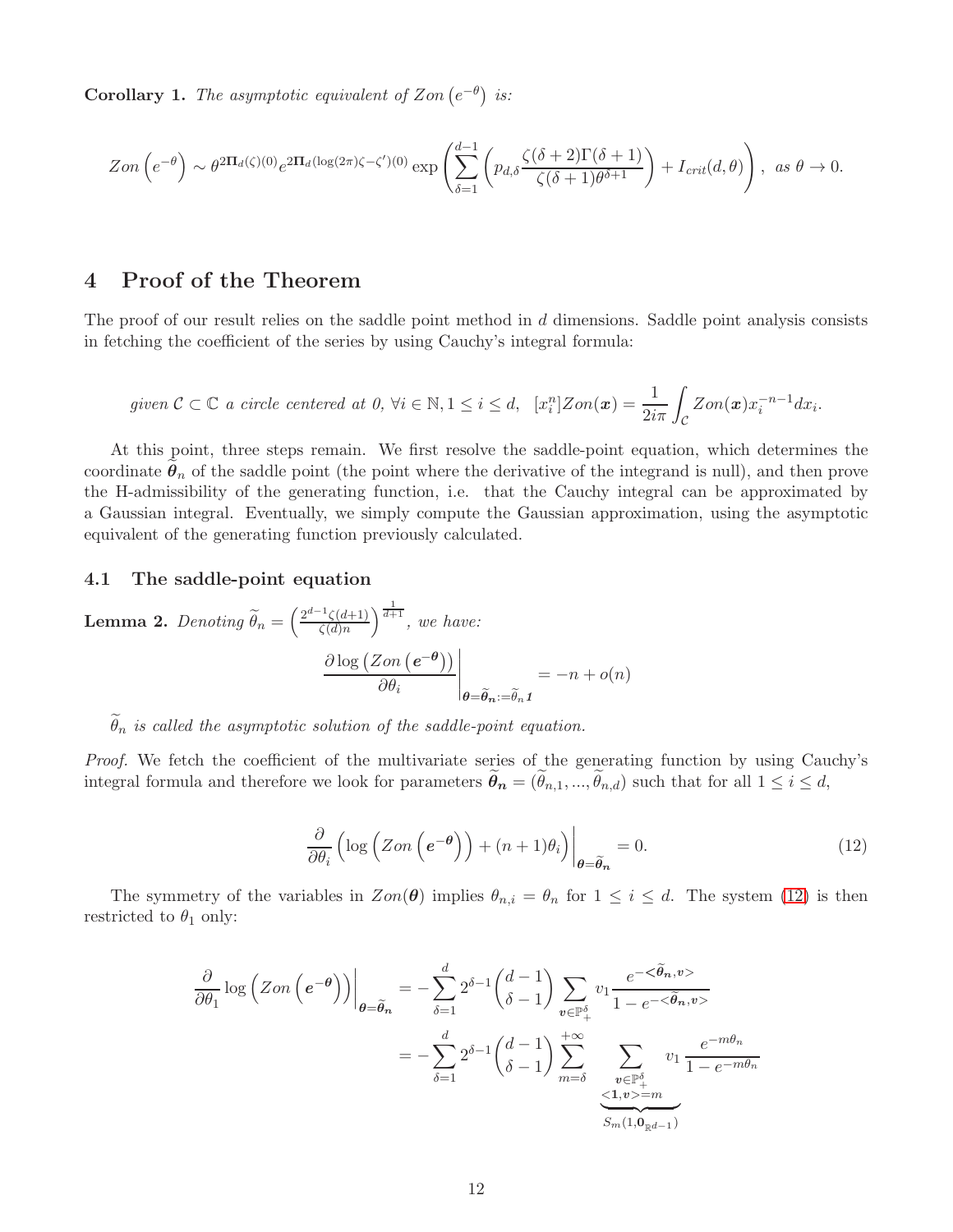Using the analysis of the sums  $S_m$  in Section [2,](#page-4-0) we have the following Mellin transform, for  $\Re(s) > d+1$ :

$$
\mathcal{M}\left[\left.\frac{\partial}{\partial\theta_1}\log\left(Zon\left(e^{-\theta}\right)\right)\right|_{\theta=\widetilde{\theta}_n}\right](s)=-\sum_{\delta=1}^d 2^{\delta-1}\binom{d-1}{\delta-1}\left(\sum_{k\geq d}\frac{\binom{k}{\delta}}{k^s}\right)\frac{\zeta(s)\Gamma(s)}{\zeta(s-1)}.
$$

This function is a meromorphic function on  $\mathbb{C}$ , so we are taking  $c \in \mathbb{C}$  with  $\Re(c) > d + 1$  to use the Mellin inversion formula

$$
\frac{\partial}{\partial \theta_1} \log \left( Zon \left( e^{-\theta} \right) \right) \Big|_{\theta = \widetilde{\theta}_n} = -\frac{1}{2i\pi} \int_{c-i\infty}^{c+i\infty} \sum_{\delta=1}^d 2^{\delta-1} {d-1 \choose \delta-1} \left( \sum_{k \geq d} \frac{{k \choose \delta}}{k^s} \right) \frac{\zeta(s)\Gamma(s)}{\zeta(s-1)} \theta_n^{-s} ds.
$$

With the residue theorem, we can shift the line of the integral to the left of  $\Re(s) = d+1$ . The resulting integral is  $o\left(\frac{1}{\theta^{d}}\right)$  $\frac{1}{\theta^{d+1}}$ , which leads to:

$$
\frac{\partial}{\partial \theta_1} \log \left( Zon \left( e^{-\theta} \right) \right) \Big|_{\theta = \widetilde{\theta}_n} = -\frac{2^{d-1} \zeta(d+1)}{\zeta(d) \theta_n^{d+1}} + o \left( \frac{1}{\theta_n^{d+1}} \right).
$$

To generalize the notation of [\[10\]](#page-19-3), we denote  $\kappa_d = \frac{2^{d-1}\zeta(d+1)}{\zeta(d)}$  $\frac{\zeta(a+1)}{\zeta(d)}$ . Finally get the parameter which is solution of the saddle equation:

$$
\theta_n = \left(\frac{\kappa_d}{n}\right)^{\frac{1}{d+1}}\tag{13}
$$

### 4.2 H-admissibility

The saddle point method is suitable when the integrand is subject to a abrupt variation, with a major negligible part, and a small one that can be approximated by a Gaussian integral. It can be typically the case if the path along which a function is integrated passes close to a pole. In the 50's, Hayman defined a class of analytic complex functions  $\sum_n a_n x^n$ , called H-admissible functions, for which one can use this method to estimate the coefficients  $a_n$  [\[20\]](#page-19-18). Since then, many extensions of this concept have been made. As we have here a d dimensional space, we will use the work of Gittenberger and Mandlburger [\[18\]](#page-19-14) that extends the H-admissible class for functions on d-dimensional spaces.

**Theorem 3.** The function  $Z_{on} : \mathbb{C}^d \to \mathbb{C}$  is H-admissible on  $\mathcal{R} = \{x \in \mathbb{R}^d, \forall i \ |x_i| < 1\}$  in the sense of Gittenberger et Mandlburger [\[18\]](#page-19-14).

This theorem relies on five conditions that we will prove in what follows. In order to prove them, we use the following notation:

Recall that  $\widetilde{\theta}_n = \left(\frac{2^{d-1}d\zeta(d+1)}{\zeta(d)n}\right)$  $\zeta(d)n$  $\int_{0}^{\frac{1}{d+1}}$  is the solution of the saddle equation and denote  $x_n = \exp(-\tilde{\theta}_n)$  $(x_n \to 1 \text{ as } n \to \infty)$ . To be H-admissible, a function needs to be approximately its Gaussian distribution (i.e. its logarithm is approximately its own Taylor expand) on a small path.

This path is defined as  $\Delta(\widetilde{\theta}_n) := \left\{ \boldsymbol{\theta} = (\theta_i)_{1 \leq i \leq d}, \forall i \ |\theta_i| < \widetilde{\theta}_n^{\alpha} \right\}$  for  $\alpha \in ]1 + \frac{d}{3}, 1 + \frac{d}{2}].$ 

Finally,  $\mathbf{a}(\boldsymbol{x}) = (a_i(\boldsymbol{x}))_{1 \leq i \leq d}$ ,  $\mathbf{B}(\boldsymbol{x}) = (B_{i,j}(\boldsymbol{x}))_{1 \leq i,j \leq d}$ , and  $\mathbf{C}(\boldsymbol{x}) = (C_{i,j,k}(\boldsymbol{x}))_{1 \leq i,j,k \leq d}$  respectively stand for the sets of the first, second, and third order partial derivative of the logarithm of  $Zon(x)$ .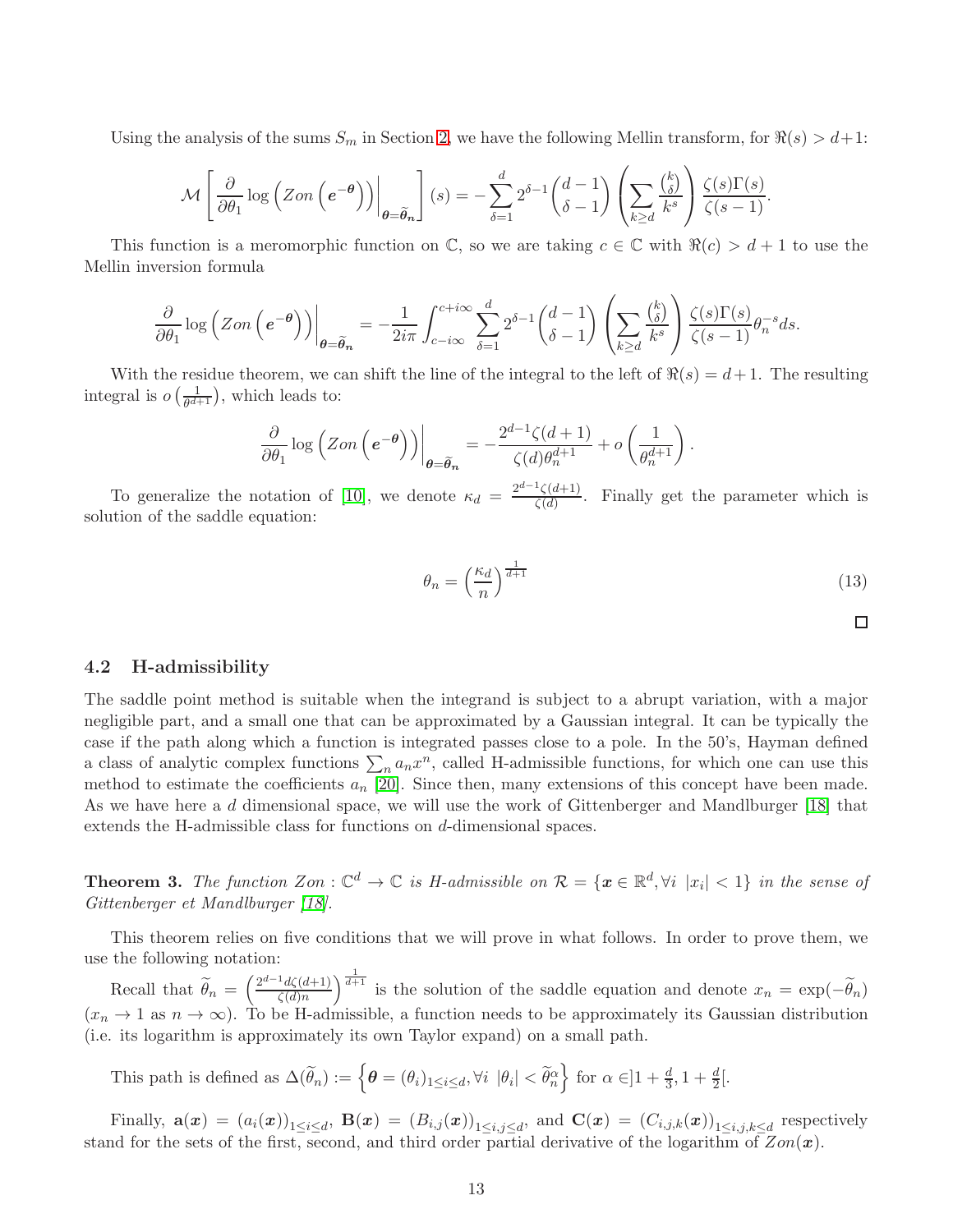Lemma 3.  $Zon(x_n e^{i\theta}) \sim Zon(x_n) \exp\left(i\theta \mathbf{a}^t(x_n) - \frac{\theta \mathbf{B}(x_n) \theta^t}{2}\right)$ 2  $\Big)$  uniformly as  $\theta, \theta' \in \Delta(\widetilde{\theta}_n)$ .

Proof. This is a consequence of the Lagrange form of Taylor's expansion theorem. We compute the asymptotic equivalent of the second and third partial derivatives of the generating function's logarithm (using Mellin transform analysis as in the previous sections):

$$
\mathbf{B}_{i,j}(\boldsymbol{x}_n) \sim (1 + \delta_{i,j}) \frac{2^{d-1} \zeta(d+1)}{\zeta(d)} \frac{1}{\tilde{\theta}_n^{d+2}},
$$
\n
$$
\mathbf{C}_{i,j,k}(\boldsymbol{x}_n) \sim (1 + \delta_{i,j} + \delta_{j,k} + \delta_{k,i} + 2\delta_{i,j,k}) \frac{2^{d-1} \zeta(d+1)}{\zeta(d)} \frac{1}{\tilde{\theta}_n^{d+3}},
$$
\n
$$
\mathbf{L}_{i,j,k}(\boldsymbol{x}_n) \sim (1 + \delta_{i,j} + \delta_{j,k} + \delta_{k,i} + 2\delta_{i,j,k}) \frac{2^{d-1} \zeta(d+1)}{\zeta(d)} \frac{1}{\tilde{\theta}_n^{d+3}},
$$
\n(14)

where  $\delta_{ij}$  is Kronecker's function (and  $\delta_{i,j,k} = 1$  if  $i = j = k$  and 0 otherwise).

To conclude, we need  $\alpha$  to ensure

<span id="page-13-0"></span>
$$
\mathbf{B}_{i,j}(\boldsymbol{x}_n)(\widetilde{\theta}_n^{\alpha})^2 \to \infty \quad \text{and} \quad \mathbf{C}_{i,j,k}(\boldsymbol{x}_n)(\widetilde{\theta}_n^{\alpha})^3 \to 0
$$

which results in  $\frac{d+3}{3} < \alpha < \frac{d+2}{2}$ . The third order Taylor polynomial with the Lagrange form of the remainder at  $\theta = \theta_n$  ends the proof.  $\Box$ 

<span id="page-13-1"></span>Lemma 4.  $|Zon(x_n e^{i\theta})|=o\left($  $\frac{Zon(x_n)}{\sqrt{B(x_n)}}$  $|\overline{B(x_n)}|$ as  $n \to \infty$ , holds uniformly for  $\boldsymbol{\theta} \notin \Delta(\widetilde{\theta}_n)$ *Proof.* As we have  $\tilde{\theta}_n < \tilde{\theta}_n^{\alpha}$ , proving the result for  $\tilde{\theta}_n \leq \theta_i \leq \pi$ , for all i will ensure it for  $\tilde{\theta}_n^{\alpha} \leq \theta_i \leq \pi$ .

$$
\log\left(\frac{|Zon(x_n e^{i\theta})|}{Zon(x_n)}\right) = \log\left(\prod_{\delta=1}^d \left(\prod_{1 \le i_1 < \ldots < i_\delta \le d} \left(\prod_{\substack{n=(n_1,\ldots,n_d) \\ n_i_1,\ldots,n_{i_\delta} > 0}} \frac{1 - x_n^{n-1}}{|1 - x_n^{n-1} e^{i\pi \theta}|}\right)\right)^{2^{\delta-1}}\right).
$$
  
\nUsing  $\frac{1-x}{|1 - xe^{i\theta}|} = \sqrt{\frac{(1-x)^2}{(1-x)^2 + 4x\sin^2(\theta/2)}}$  for  $x \in ]0,1[$ , we have  
\n
$$
\log\left(\frac{|Zon(x_n e^{i\theta})|}{Zon(x_n)}\right) = -\frac{1}{2}\log\left(\prod_{\substack{\delta=1 \\ \delta=1}}^d \left(\prod_{1 \le i_1 < \ldots < i_\delta \le d} \left(\prod_{\substack{n=(n_1,\ldots,n_d) \\ n_i_1,\ldots,n_{i_\delta} > 0}} \left(1 + \frac{4x_n^{n-1}\sin^2\left(\frac{n\theta}{2}\right)}{(1 - x_n^{n-1})^2}\right)\right)\right)^{2^{\delta-1}}\right)
$$
\n
$$
\le -\frac{1}{2}\left(\sum_{\delta=1}^d 2^{\delta-1} \sum_{1 \le i_1 < \ldots < i_\delta \le d} \left(\sum_{\substack{n=(n_1,\ldots,n_d) \\ n_i_1,\ldots,n_{i_\delta} > 0}} \log\left(1 + 4x_n^{n-1}\sin^2\left(\frac{n\cdot\theta}{2}\right)\right)\right)\right)
$$
\n
$$
\le -\frac{\log(5)}{2}\left(\sum_{\delta=1}^d 2^{\delta-1} \sum_{1 \le i_1 < \ldots < i_\delta \le d} \left(\sum_{\substack{n=(n_1,\ldots,n_d) \\ n_i_1,\ldots,n_{i_\delta} > 0}} x_n^{n-1}\sin^2\left(\frac{n\cdot\theta}{2}\right)\right)\right) = -\frac{\log(5)}{2}U_n.
$$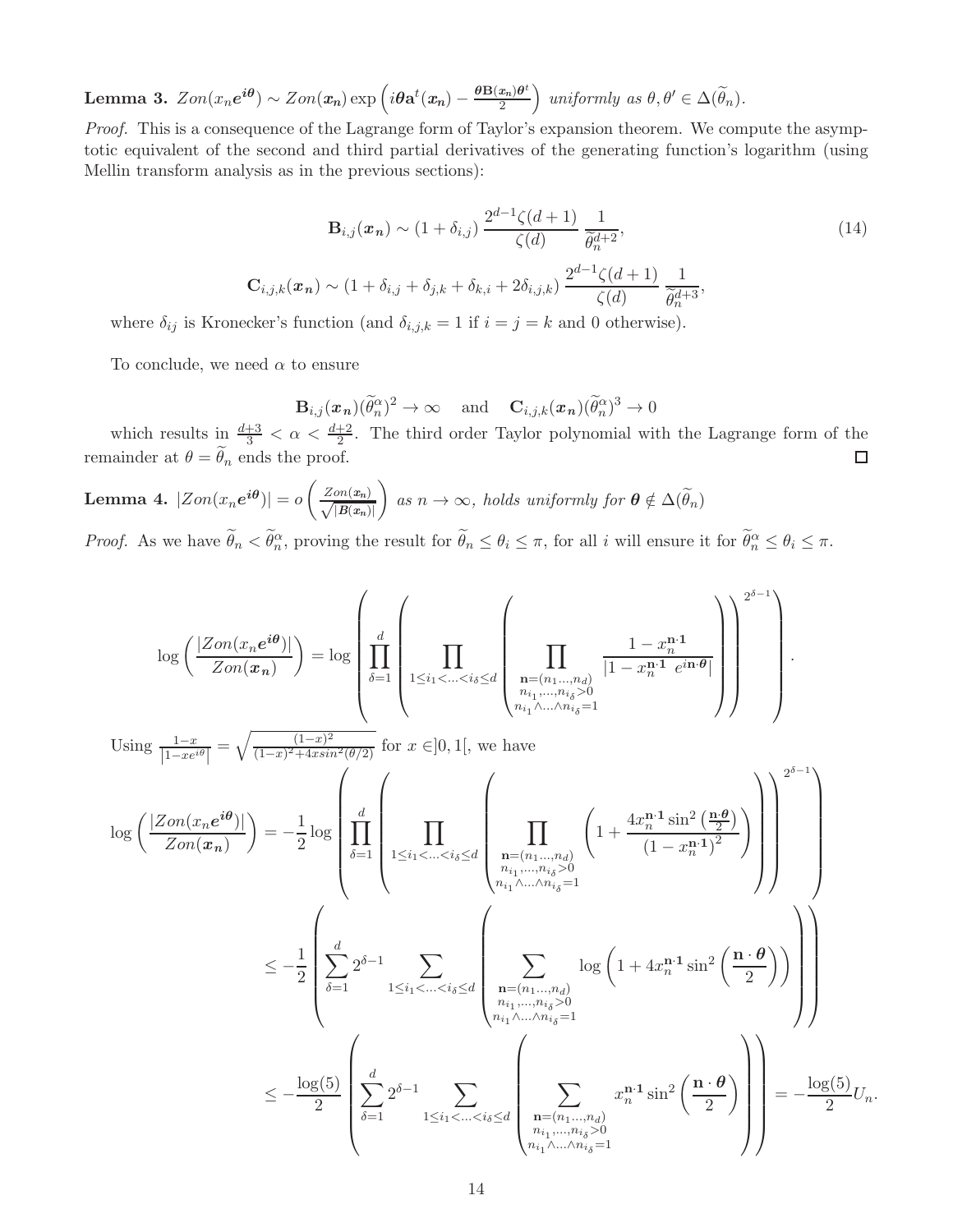In the last inequality, we use the fact that  $\frac{\log(5)}{4}x \le \log(1+x)$  as  $0 \le x \le 4$ . We simply need to find a lower bound for  $U_N$ . A polynomial bound is enough. Rewriting  $u_i = \frac{\theta_i}{2\pi}$ , we have  $u_i \in ]\frac{\theta_n}{2\pi}, \frac{1}{2\pi}]$  $\frac{1}{2}$ [. We can consider the family of primitive vectors  $(\mathbf{v}_i = (1, i, \mathbf{0}))_{i \geq 1}$ :

$$
\sin^2(\pi \mathbf{v}_i \cdot \mathbf{u}) = \sin^2((u_1 + iu_2)\pi)
$$

We therefore look at the solutions of  $\sin^2((u_1+ x u_2)\pi) \geq \frac{1}{4}$ . Let  $T_u$  be  $\frac{1}{u_2}$ . The solutions are  $T_u$ -periodic sets of length  $\frac{2}{3}T_u$ . As  $\frac{1}{u_2} > 2$ , the k-th  $\mathbf{v}_i$  satisfying the lower bound under the sinus satisfies  $i \leq 2k$ . Finally, as  $x_n = 1 - \theta_n + o(\theta_n)$ ,

$$
U_n \ge 2 \sum_{i=1}^{+\infty} x_n^{1+i} \sin^2((u_1 + iu_2)\pi)
$$
  
\n
$$
\ge \frac{1}{2} \sum_{i=1}^{+\infty} x_n^{1+2i}
$$
  
\n
$$
\ge \frac{1}{4\widetilde{\theta}_n} (1 + o(1)) \sim \frac{1}{4} \left( \frac{\zeta(d)n}{2^{d-1} d\zeta(d+1)} \right)^{\frac{1}{d+1}}
$$

,

which gives

$$
|Zon(x_n e^{i\theta})| = O\left(Zon(x_n)e^{-cn^{1/d+1}}\right).
$$

We denote  $|\mathbf{B}(x_n)|$  the determinant of  $\mathbf{B}(x_n)$ . Using expression [\(14\)](#page-13-0), we get

$$
|\mathbf{B}(\boldsymbol{x}_n)| \sim (d+1) \left( \frac{2^{d-1} \zeta(d+1)}{\zeta(d)} \frac{1}{\tilde{\theta}_n^{d+2}} \right)^d,
$$

which finally gives the following result, ending the proof:

$$
\frac{1}{\sqrt{|\mathbf{B}(\boldsymbol{x}_n)|}} = O\left(n^{\frac{d(d+2)}{2(d+1)}}\right).
$$

Lemma 5. The following properties hold:

- Eigenvalues of  $B(x_n)$  all tend to  $+\infty$  as n grows large.
- For sufficiently large  $x_n$ , and  $\boldsymbol{\theta} \in [-\pi, \pi]^d \backslash \mathbf{0}$ , one has  $|Zon(x_n e^{i\theta_1}, ... x_n e^{i\theta_d})| < Zon(x_n)$ .
- $B_{ii}(x_n) = o(a_i(x_n)^2)$  as n grows large.

Proof. The first and the third points directly follow the asymptotic equivalent we have in [\(14\)](#page-13-0). As for the second point, it is an outcome of Lemma [4.](#page-13-1)  $\Box$ 

### 4.3 Asymptotic number of lattice zonotopes

As Zon is H-admissible, and given the solution of the saddle-point equation  $\theta_n$ , we can write:

$$
z_d(n) := \frac{1}{(2i\pi)^d} \int_{[0,2\pi]^d} Zon\left(e^{-\widetilde{\boldsymbol{\theta}}_n + i\boldsymbol{\theta}}\right) e^{(n+1)(d\theta_n + i\langle 1,\boldsymbol{\theta} \rangle)} d\boldsymbol{\theta} \underset{n \to \infty}{\sim} \frac{Zon\left(e^{-\widetilde{\boldsymbol{\theta}}_n}\right) e^{nd\theta_n}}{\sqrt{(2\pi)^d \left|\mathbf{B}\left(e^{-\widetilde{\boldsymbol{\theta}}_n}\right)\right|}},
$$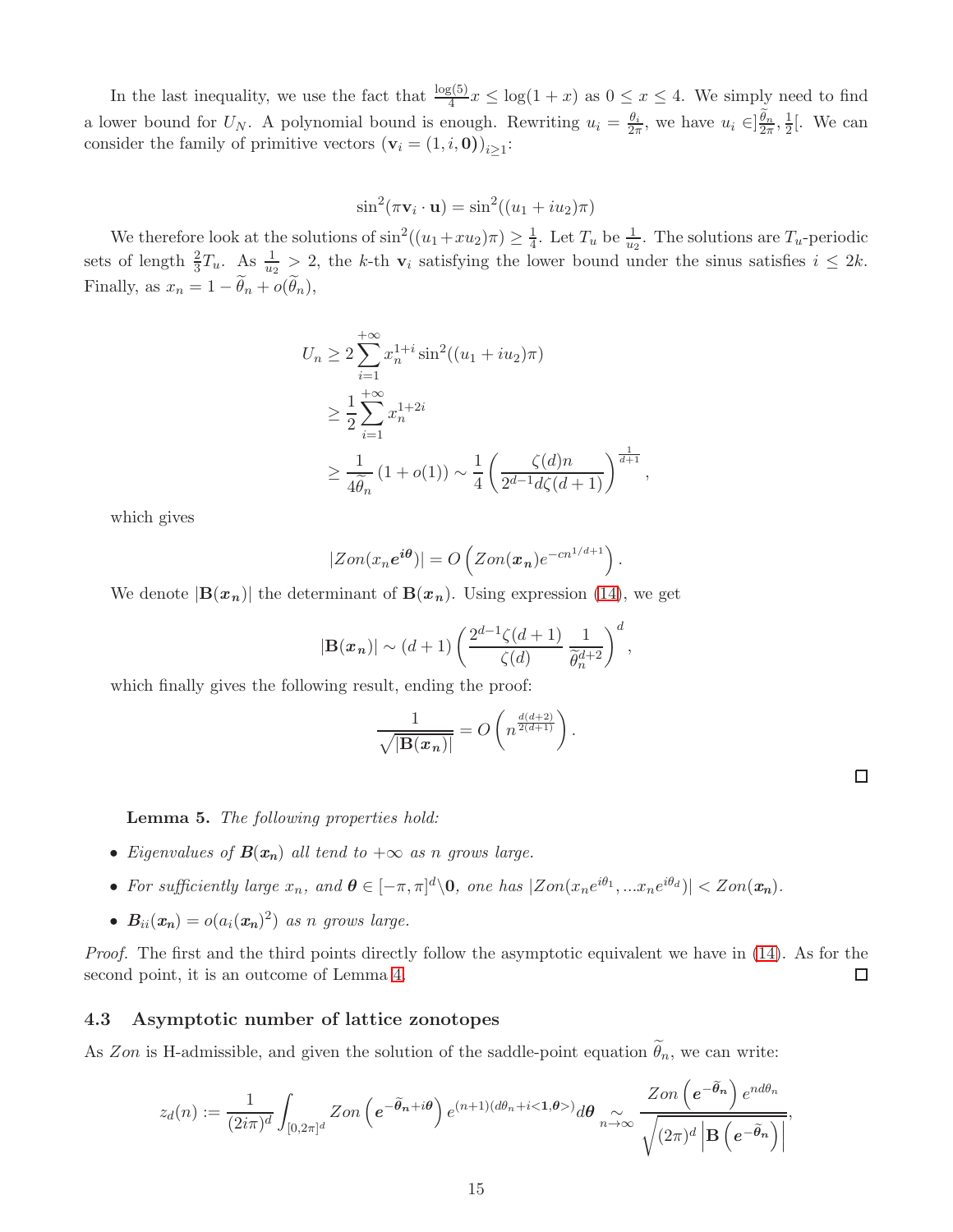with the notation from the H-admissibility demonstration  $(B$  is the matrix of the second partial derivatives of the generating function's logarithm). We recall that:

<span id="page-15-0"></span>
$$
|\mathbf{B}(\boldsymbol{x}_n)| \underset{n \to \infty}{\sim} (d+1) \left(\frac{\kappa_d}{\theta_n^{d+2}}\right)^d.
$$

Using  $\kappa_d = \frac{2^{d-1}\zeta(d+1)}{\zeta(d)}$  $\frac{\gamma(\zeta(d+1))}{\zeta(d)}$ , the contour  $\gamma = \gamma_{\text{right}} \cup \gamma_{\text{left}}$  with  $\gamma_{\text{right}} = 1 - \frac{A}{\log(2+|t|)} + it$  and  $\gamma_{\text{left}} = \frac{A}{\log(2+|t|)} + it$ ,  $A > 0$  such that  $\gamma$  surrounds the critical strip of the  $\zeta$  function, and the operator  $\Pi_d$  defined in Definition [2,](#page-9-0) we finally have:

$$
z_d(n) \underset{n \to \infty}{\sim} \alpha_d n^{\beta_d} \exp\left(Q_d(n^{\frac{1}{d+1}}) + I_{\rm crit}(d,t)\right),\tag{15}
$$

with 
$$
\alpha_d = \frac{\kappa_d^{\frac{d}{2(d+1)} + \frac{2}{d+1} \Pi_d(\zeta)(0)} \exp(2\Pi_d(\log(2\pi)\zeta - \zeta')(0))}{(2\pi)^{d/2}\sqrt{d+1}},
$$

$$
\beta_d = \frac{-1}{d+1} \left( d(d+2)/2 + 2\Pi_d(\zeta)(0) \right),
$$

$$
Q_d(X) = (d+1)\kappa_d^{\frac{1}{d+1}} X^d + \sum_{\delta=2}^{d-1} p_{d,\delta-1} \frac{\zeta(\delta+1)(\delta-1)!}{\zeta(\delta)} \kappa_d^{\frac{\delta}{d+1}} X^{\delta},
$$

$$
J_{\text{crit}}(d,n) = \frac{1}{2i\pi} \int_{\gamma} \frac{\Pi_d(\zeta)(s)}{\zeta(s)} \zeta(s+1) \Gamma(s) t^{-s} ds \Big|_{t=\left(\frac{\kappa_d}{n}\right)^{\frac{1}{d+1}}}.
$$

Note that  $J_{\text{crit}}(d, n)$  is just the evaluation of  $I_{\text{crit}}(d, \theta)$  at the saddle point value  $\theta = \left(\frac{\kappa_d}{n}\right)^{\frac{1}{d+1}}$ .

# <span id="page-15-1"></span>5 Numerical elements about the speed of convergence to the asymptotic regime

In this section, we make two numerical remarks about our result, in order to ease the understanding of the behaviour of our result when  $d$  and  $n$  grow large.

### 5.1 Order of size of  $J_{crit}$

Throughout this paper, we left  $J_{crit}$  under its integral form but we could also write it as an infinite sum of residues as we did in the introduction, with r ranging over the non-trivial zeros of  $\zeta$ :

$$
\sum_r Res\left(\frac{1}{\zeta(r)}\right)\frac{\mathbf{\Pi}_d(\zeta(r))}{\zeta(r)}\zeta(r+1)\Gamma(r)\left(\frac{\kappa_d}{n}\right)^{\frac{-r}{d+1}}
$$

.

This sum is actually invisible for "computably large" numbers n. The density of poles r is known to be strongly bounded since Selberg in the beginning of the 1940's [\[23\]](#page-19-19). Due to this and to the exponential decrease of Γ function, the value of  $J_{crit}$  is with a good approximation the first term of the sum. It is composed of the term at the first non-trivial zero, approximately at  $r = \frac{1}{2} + 14.13472i$  and of the term at its conjugate, which gives for respectively  $J_{\text{crit}}(2, n)$ ,  $J_{\text{crit}}(3, n)$ , and  $J_{\text{crit}}(4, n)$  the following approximations: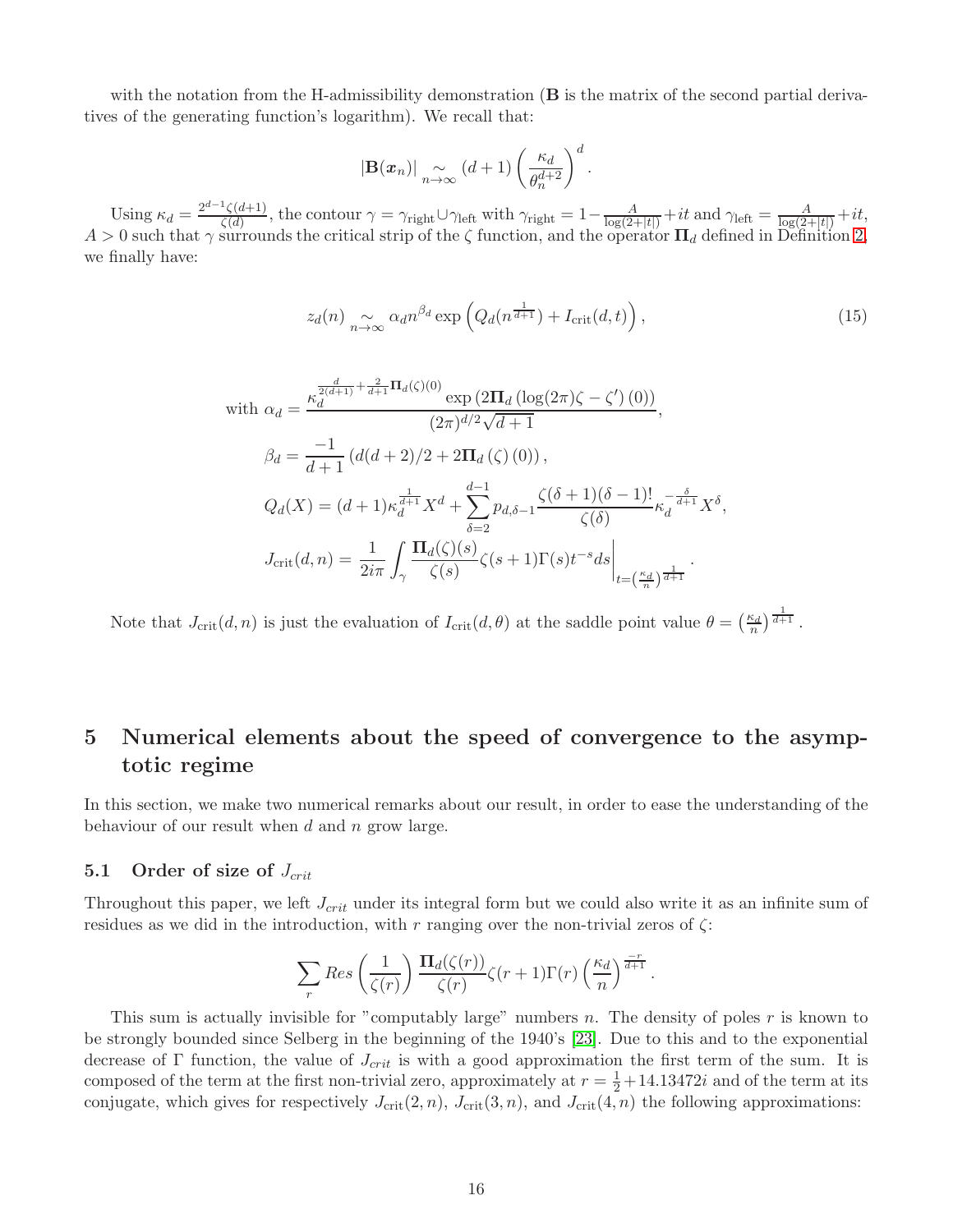$$
J_{\text{crit}}(2,n) \approx -1.3579 \times 10^{-10} n^{1/6} \cos (4.7116 \ln(0.6842n)) - 1.4236 \times 10^{-9} n^{1/6} \sin (4.7116 \ln(0.6842n)),
$$
  
\n
$$
J_{\text{crit}}(3,n) \approx -1.2325 \times 10^{-10} n^{1/8} \cos (3.5337 \ln(0.2777n)) - 1.2921 \times 10^{-9} n^{1/8} \sin (3.5337 \ln(0.2777n)),
$$
 (16)  
\n
$$
J_{\text{crit}}(4,n) \approx -3.1764 \times 10^{-9} n^{1/10} \cos (2.8269 \ln(0.1305n)) - 8.0628 \times 10^{-9} n^{1/10} \sin(2.8269 \ln(0.1305n)).
$$

We can see that the size of these numbers mainly relies on  $\Gamma(r)$ . The second non-trivial zero of  $\zeta$  is approximately in  $r = \frac{1}{2} + 21,02203i$ , which is smaller by  $10^{-4}$  for the first dimensions.

#### 5.2 About moving up in dimension

For a more down-to-earth analysis of the logarithmic equivalent, i.e. the leading term of the exponential term, we can use the expansion of  $\zeta(d) = 1 + 2^d + o(2^d)$  as d grows large. One can see that:

<span id="page-16-0"></span>
$$
\left(\frac{2^{d-1}\zeta(d+1)}{\zeta(d)}\right)^{\frac{1}{d+1}} = 2 + O\left(\frac{1}{d}\right), \quad \text{as } d \to +\infty.
$$

Therefore, when we get that, in higher dimension, the logarithm of  $z(n)$  is nearly equivalent to  $2(d+1)n^{\frac{d}{d+1}}$ .

# 6 The average diameter of Zonotopes

The method we have just applied to the asymptotic number of zonotopes is very generic and can be easily adapted to obtain information on certain parameters (called additives in the symbolic method).

In this section we establish the asymptotic behavior of some of these parameters that can be computed with our generating function approach. To do that, we add a variable  $u$  that acts as a counting variable for the parameter. Then the partial derivative along this variable gives us the average value of the quantity under study.

We begin by giving a result similar to Lemma 4.3 of [\[3\]](#page-18-4) about the number of generators. It gave the average number of generators of a zonotope contained in a given cone and ending at a given point. In the case when the zonotope is contained in a hypercube, this average can also be computed, along with the variance of the number of generators. As said before, the number of generators of a zonotope is the diameter of its graph, which gives Theorem [2.](#page-2-0)

*Proof of Theorem [2.](#page-2-0)* In the generating function, each term  $\frac{1}{1-e^{-\langle\theta,v\rangle}}$  represents as a series the possibility of having k times the generator  $\boldsymbol{v}$  (this is the generating function of the sequence set in the symbolic method  $[16]$ . Therefore the variable u that encodes the number of generator in a zonotope turn each term into:

$$
\sum_{k=0}^{+\infty}e^{-k<\theta,v>}\longrightarrow 1+\sum_{k=1}^{+\infty}ue^{-k<\theta,v>}.
$$

We call  $Zon_{gen}$   $(e^{-\theta}, u)$  the generating function defined as such, with the notation  $\theta = (\theta_1, ..., \theta_d)$  and  $x = e^{-\theta} = (e^{-\theta_1}, ..., e^{-\theta_d})$ . The main idea of the rest of the proof is to grasp that the average number of generator for lattice zonotope inscribed in  $[0, n]^d$  is given by (see for instance [\[16,](#page-19-11) Chapter 3]):

$$
\mu_{gen}^n = \frac{[x_1^n] \dots [x_d^n] \partial_u \text{Zon}_{gen}(\boldsymbol{x}, u)|_{u=1}}{[x_1^n] \dots [x_d^n] \text{Zon}(\boldsymbol{x})}.
$$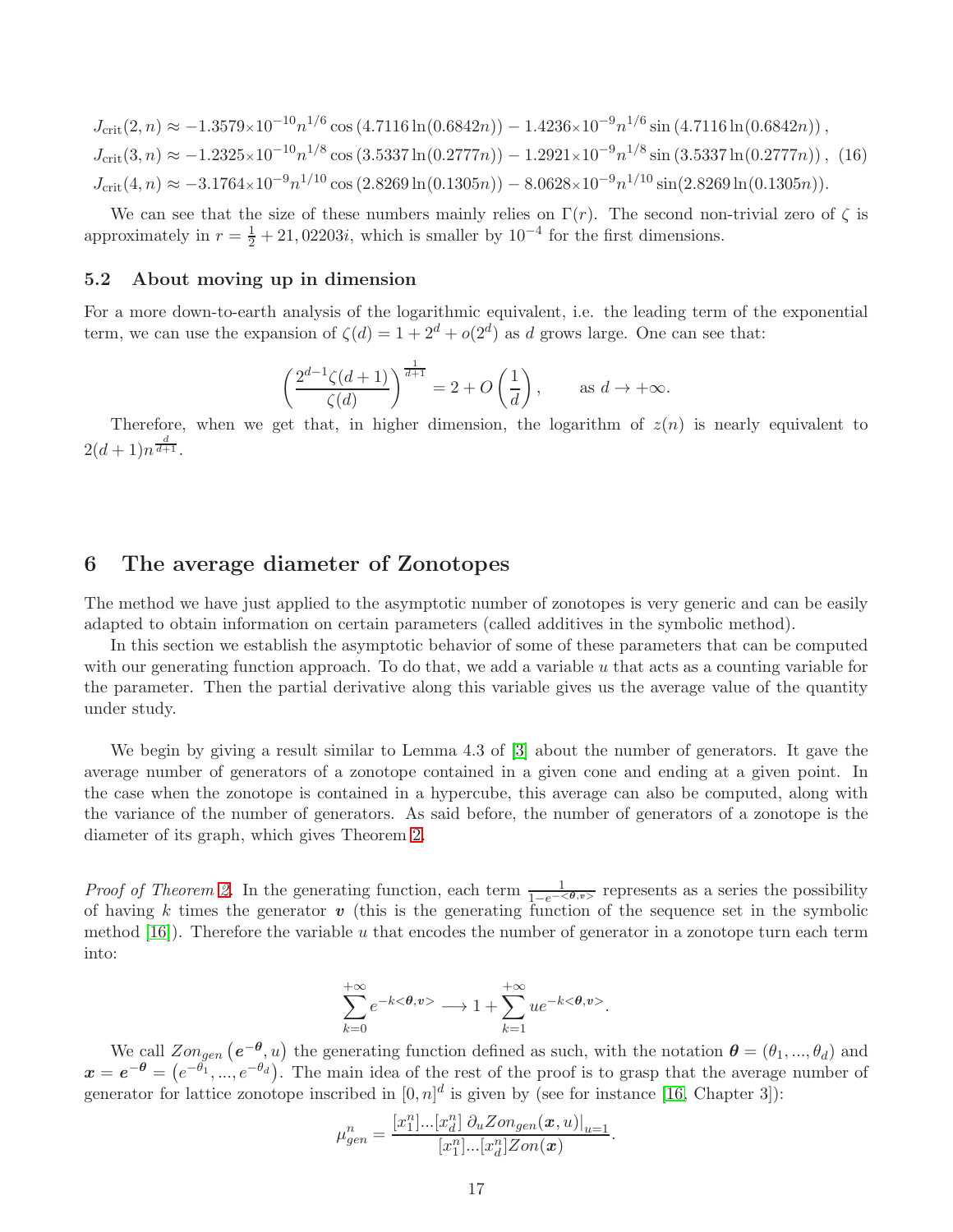We therefore compute the partial derivative along  $u$ :

$$
\left.\frac{\partial Zon_{gen}\left(\bm{e^{-\theta}},u\right)}{\partial u}\right|_{u=1}=\left(\sum_{\bm{v}\in\mathcal{P}(\mathbb{Z}_+^d)}\left(2^{\sum_i1_{v_i\neq 0}-1}\right)e^{-<\bm{\theta},\bm{v}}> \right)Zon\left(\bm{e^{-\theta}}\right).
$$

To get the series coefficient, we use the saddle-point method as was done in previous sections. Then we get the asymptotic equivalent of the uni-variate series through the Mellin transform (using  $S_n(0, ..., 0)$ ) and then  $P_d$  from previous sections):

$$
\sum_{\mathbf{v}\in\mathcal{P}(\mathbb{Z}_+^d)} 2^{\sum_i \mathbb{1}_{v_i\neq 0}-1} e^{-\langle (t,\ldots,t), \mathbf{v}\rangle} \quad \underset{t\to 0}{\sim} \quad \frac{2^{d-1}}{\langle (d)t^d}.
$$

As  $\frac{\partial Z_{ongen}(e^{-\theta},u)}{\partial u}$  $\Big|_{u=1}$ is exponentially equivalent to  $Zon$ , it is trivially H-admissible, and the solution of the saddle equation is the same  $\theta_n$ . In short, the saddle point method gives for the numerator the same result as the denominator with multiplying term which is the equivalent freshly calculated. We have:

$$
\frac{[x_1^n]...[x_d^n]\;\partial_u\text{Zon}_{gen}(\boldsymbol{x},u)|_{u=1}}{[x_1^n]...[x_d^n]\text{Zon}(\boldsymbol{x})}\underset{n\rightarrow +\infty}{\sim}\frac{2^{d-1}}{\zeta(d)\theta_n^d}=\frac{1}{\zeta(d+1)}\kappa_d^{\frac{1}{d+1}}\ n^{\frac{d}{d+1}}.
$$

To compute the variance, we need a second order derivative, as one can see that it can be written as

$$
(\sigma^2)_{gen}^n = \frac{[x_1^n] ... [x_d^n] \partial_u u \partial_u Z \text{on}_{gen}(\boldsymbol{x},u)|_{u=1}}{[x_1^n] ... [x_d^n] Z \text{on}(\boldsymbol{x})} - \mu_{gen}^n{}^2.
$$

Evaluating the derivative brings

$$
\partial_u u \partial_u \text{Zon}_{gen} \left( e^{-\theta}, u \right) \Big|_{u=1} = \left( \sum_{v \in \mathcal{P}(\mathbb{Z}_+^d)} 2^{\sum_i \mathbb{1}_{v_i \neq 0} - 1} \left( e^{-\langle \theta, v \rangle} - e^{-2 \langle \theta, v \rangle} \right) + \left( \sum_{v \in \mathcal{P}(\mathbb{Z}_+^d)} \left( 2^{\sum_i \mathbb{1}_{v_i \neq 0} - 1} \right) e^{-\langle \theta, v \rangle} \right)^2 \right) \text{Zon} \left( e^{-\theta} \right).
$$

We see that the second sum is exactly the quantity  $\mu_{gen}^n{}^2$  which means that the equivalent of the variance will be given by the first sum

$$
\sum_{v \in \mathcal{P}(\mathbb{Z}_+^d)} 2^{\sum_i 1_{v_i \neq 0} - 1} \left( e^{-\langle (t, \ldots, t), v \rangle} - e^{-2 \langle (t, \ldots, t), v \rangle} \right) \quad \underset{t \to 0}{\sim} \quad \frac{2^d - 1}{2 \zeta(d) t^d}.
$$

For the same reasons as before the saddle-point method is giving the following:

$$
\frac{[x_1^n]...[x_d^n]\;\partial_u u \partial_u \text{Zon}_{gen}(\pmb{x},u)|_{u=1}}{[x_1^n]...[x_d^n]\text{Zon}(\pmb{x})}-\mu_{gen}^n{}^2\quad \sim_{n\to +\infty}\quad \left(2-\frac{1}{2^{d-1}}\right)\frac{\frac{d+\sqrt{K_d}}{\sqrt{K_d}}}{\zeta(d+1)}\ n^{\frac{d}{d+1}}.
$$

Finally, the diameter of the graph of a zonotope is equal to its number of generators, by construction, which is to say

$$
\mu_{gen}^n = \mu_{diam}^n, \qquad (\sigma^2)_{gen}^n = (\sigma^2)_{diam}^n.
$$

 $\Box$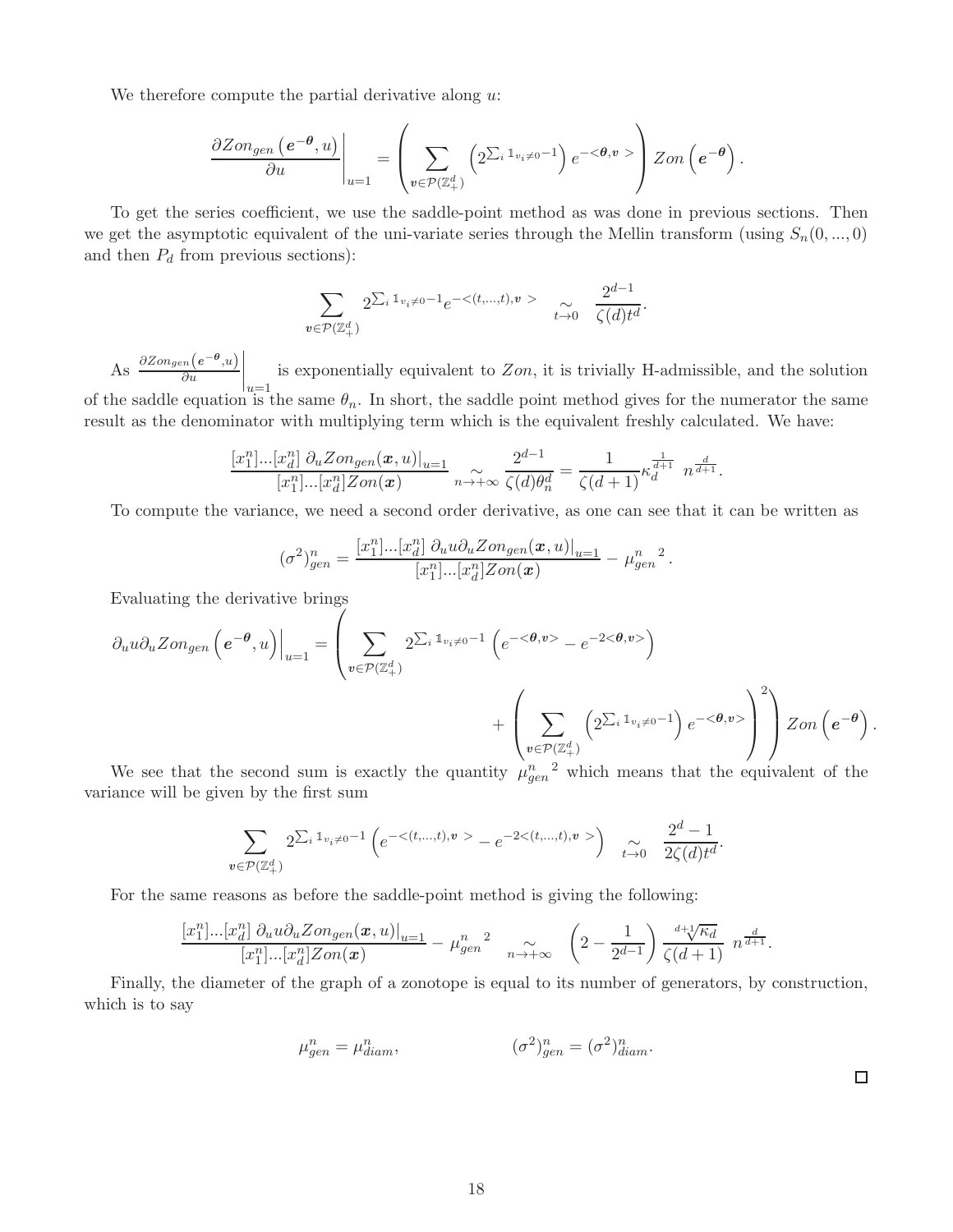**Theorem 4.** The number of occurrences of a primitive generator  $v_0$  in a lattice zonotope inscribed in  $[0,n]^d$  is distributed with mean  $\mu_{occ}^n$  and variance  $(\sigma^2)_{occ}^n$  such as:

$$
\mu_{occ}^n \underset{n \to +\infty}{\sim} \frac{n^{\frac{1}{d+1}}}{\kappa_d^{\frac{1}{d+1}} ||\mathbf{v}_0||_1}, \quad (\sigma^2)_{occ}^n \underset{n \to +\infty}{\sim} \left(\frac{n^{\frac{1}{d+1}}}{\kappa_d^{\frac{1}{d+1}} ||\mathbf{v}_0||_1}\right)^2
$$

*Proof.* Without loss of generality, we can choose  $v_0 \in \mathbb{Z}_+^d$ . As for the previous parameter, we stress that the term  $\frac{1}{1-e^{-\langle \theta, v_0 \rangle}}$  holds in its series form the possibility of having k times  $v_0$ . To insert a variable u counting for the number of occurrences of  $v_0$ , it is substituted for:

$$
\sum_{k=0}^{+\infty} e^{-k < \theta, v_0 > \lambda} \sum_{k=0}^{+\infty} u^k e^{-k < \theta, v_0 > \lambda}.
$$

Therefore, the generating function  $Zon_{occ} (e^{-\theta}, u)$  is defined as  $Zon (e^{-\theta}) \frac{1 - e^{-\langle \theta, v_0 \rangle}}{1 - ue^{-\langle \theta, v_0 \rangle}}$ . The mean and variance are established as in the previous proof, computing

$$
\mu_{occ}^{n} = \frac{[x_{1}^{n}]...[x_{d}^{n}] \partial_{u} Z_{onocc}(\boldsymbol{x}, u)|_{u=1}}{[x_{1}^{n}]...[x_{d}^{n}] Z_{on}(\boldsymbol{x})}
$$
 and 
$$
(\sigma^{2})_{occ}^{n} = \frac{[x_{1}^{n}]...[x_{d}^{n}] \partial_{u} u \partial_{u} Z_{onocc}(\boldsymbol{x}, u)|_{u=1}}{[x_{1}^{n}]...[x_{d}^{n}] Z_{on}(\boldsymbol{x})}
$$

# 7 Acknowledgments

The authors wish to thank Philippe Marchal and Lionel Pournin for their support, their valuable comments, remarks and corrections on the first version of this paper.

# <span id="page-18-0"></span>References

.

- [1] Vladimir I. Arnold, Statistics of integral convex polygons, Functional Analysis and its Applications 14 (1980), no. 2, 1–3.
- <span id="page-18-3"></span>[2] Imre Bárány, *The limit shape of convex lattice polygons*, Discrete and Computational Geometry 13 (1995), no. 3-4, 279–295.
- <span id="page-18-4"></span>[3] Imre Bárány, Julien Bureaux, and Ben Lund, Convex cones, integral zonotopes, limit shape, Advances in Mathematics 331 (2018), 143–169.
- <span id="page-18-1"></span>[4] Imre Bárány and Janos Pach, On the number of convex lattice polygons, Combinatorics, Probability and Computing 1 (1992), no. 4, 295–302.
- <span id="page-18-2"></span>[5] Imre Bárány and Anatoli Moiseevitch Vershik, On the number of convex lattice polytopes, Geometric and Functional Analysis 2 (1992), no. 4, 381–393.
- <span id="page-18-5"></span>[6] Olivier Bodini, Julien Courtiel, Sergey Dovgal, and Hsien-Kuei Hwang, Asymptotic distribution of parameters in random maps, 29th International Conference on Probabilistic, Combinatorial and Asymptotic Methods for the Analysis of Algorithms, AofA 2018, June 25-29, 2018, Uppsala, Sweden (James Allen Fill and Mark Daniel Ward, eds.), LIPIcs, vol. 110, Schloss Dagstuhl - Leibniz-Zentrum für Informatik, 2018, pp.  $13:1-13:12$ .